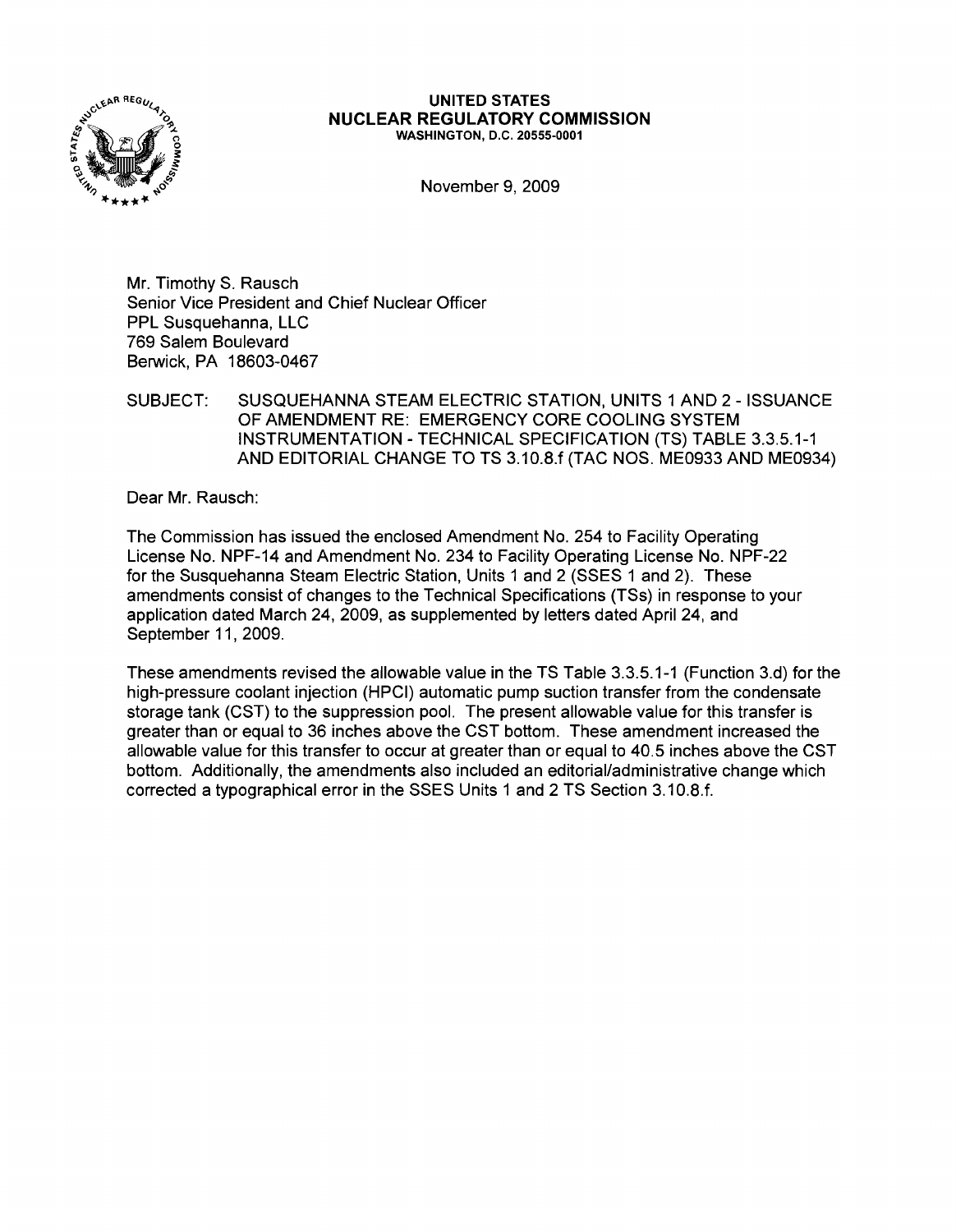T. S. Rausch **-2** -

A copy of our safety evaluation is also enclosed. The Notice of Issuance will be included in the Commission's next regular Biweekly Federal Register Notice.

Sincerely,

Bhalchandra K. Vaidya, Project Manager Plant Licensing Branch 1-1 Division of Operating Reactor Licensing Office of Nuclear Reactor Regulation

Docket Nos. 50-387 and 50-388

Enclosures:

- 1. Amendment No. 254 to License No. NPF-14 2. Amendment No. 234 to License No. NPF-22
- 3. Safety Evaluation

cc w/encls: Distribution via Listserv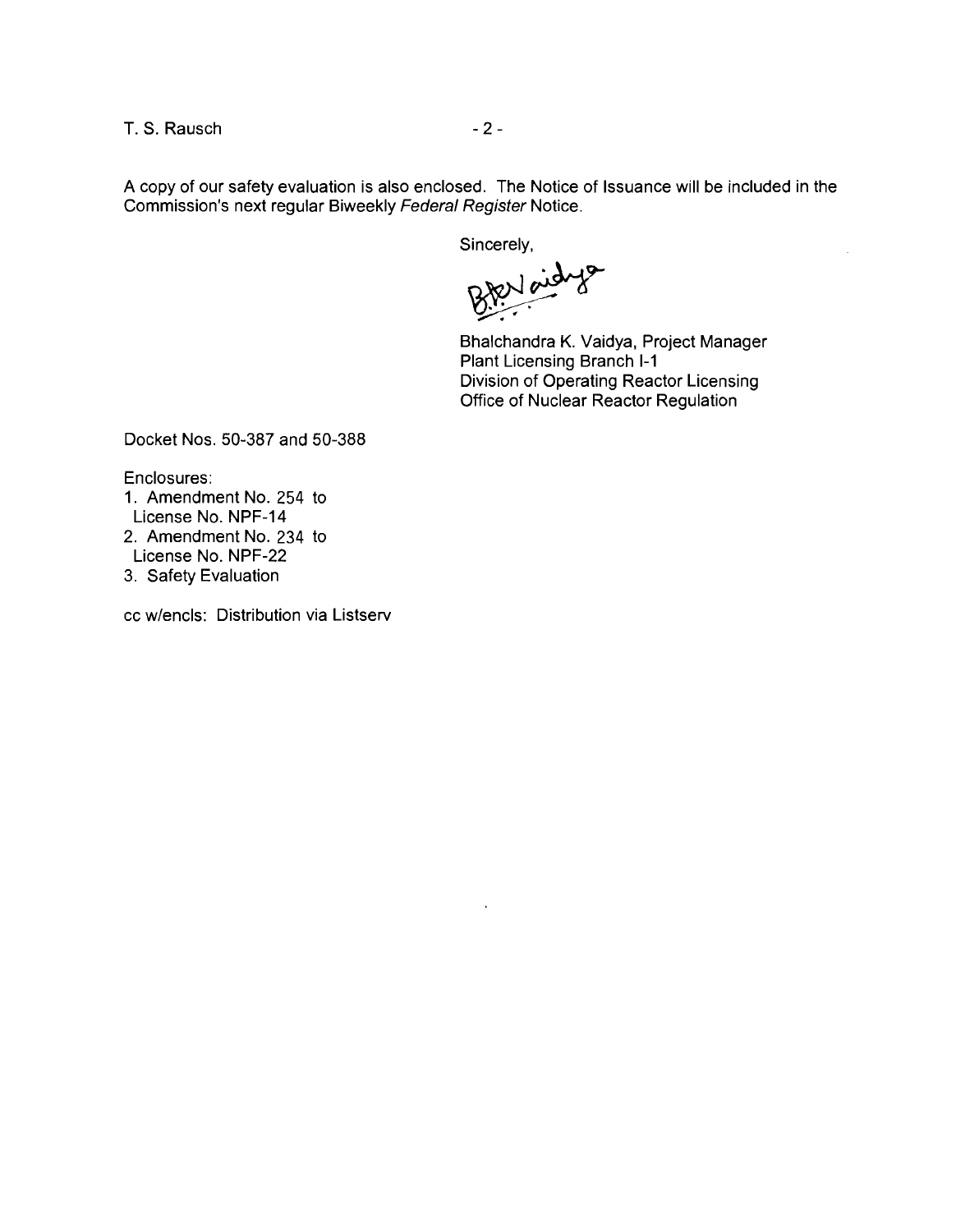

#### **UNITED** STATES **NUCLEAR REGULATORY COMMISSION** WASHINGTON, D.C. 20555-0001

# PPL SUSQUEHANNA, LLC

# <u>ALLEGHENY ELECTRIC COOPERATIVE, INC.</u>

# DOCKET NO. 50-387

# SUSQUEHANNA STEAM ELECTRIC STATION, UNIT 1

# AMENDMENT TO FACILITY OPERATING LICENSE

Amendment No.254 License No. NPF-14

- 1. The Nuclear Regulatory Commission (the Commission or the NRC) having found that:
	- A. The application for the amendment dated March 24, 2009, as supplemented by letters dated April 24, and September 11, 2009, filed by PPL Susquehanna, LLC, complies with the standards and requirements of the Atomic Energy Act of 1954, as amended (the Act), and the Commission's regulations set forth in 10 CFR Chapter I;
	- B. The facility will operate in conformity with the application, the provisions of the Act, and the regulations of the Commission;
	- C. There is reasonable assurance: (i) that the activities authorized by this amendment can be conducted without endangering the health and safety of the public, and (ii) that such activities will be conducted in compliance with the Commission's regulations set forth in 10 CFR Chapter I;
	- D. The issuance of this amendment will not be inimical to the common defense and security or to the health and safety of the public; and
	- E. The issuance of this amendment is in accordance with 10 CFR Part 51 of the Commission's regulations and all applicable requirements have been satisfied.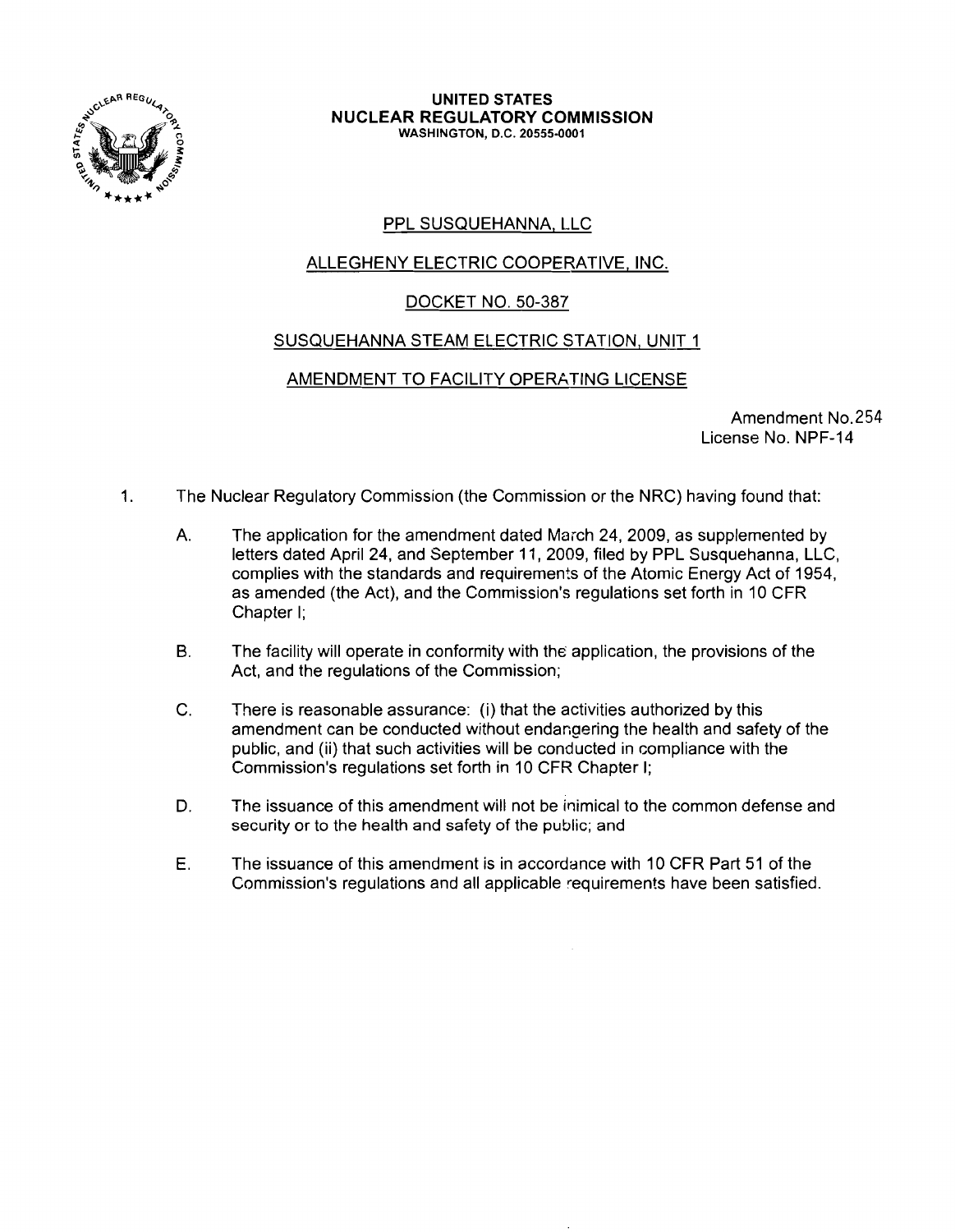- 2. Accordingly, the license is amended by changes to the Technical Specifications as indicated in the attachment to this license amendment and paragraph 2.C.(2) of the Facility Operating License No. NPF-14 is hereby amended to read as follows:
	- (2) Technical Specifications and Environmental Protection Plan

The Technical Specifications contained in Appendix A, as revised through Amendment No254 and the Environmental Protection Plan contained in Appendix B, are hereby incorporated in the license. PPL Susquehanna, LLC shall operate the facility in accordance with the Technical Specifications and the Environmental Protection Plan.

3. This license amendment is effective as of its date of issuance and shall be implemented within 30 days.

FOR THE NUCLEAR REGULATORY COMMISSION

Dougler V Pelett for

Nancy L. Salgado, Chief Plant Licensing Branch 1-1 Division of Operating Reactor Licensing Office of Nuclear Reactor Regulation

Attachment: Changes to the License and Technical Specifications

Date of Issuance: November 9. 2009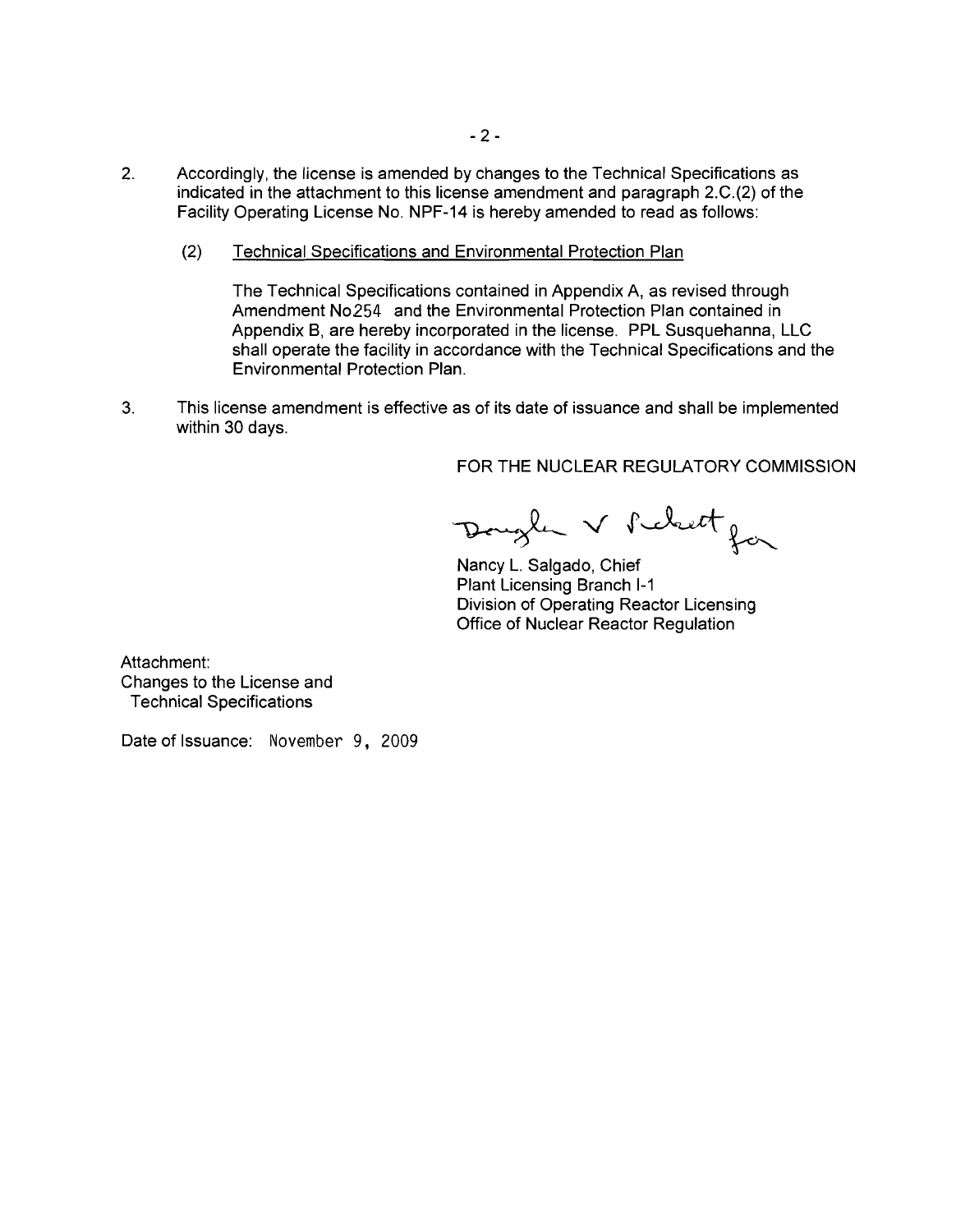# ATTACHMENT TO LICENSE AMENDMENT NO. 254

### FACILITY OPERATING LICENSE NO. NPF-14

### DOCKET NO. 50-387

Replace the following page of the Facility Operating License with the attached revised page. The revised page is identified by amendment number and contains marginal lines indicating the areas of change.

| REMOVE | <b>INSERT</b> |
|--------|---------------|
|        |               |

Page 3 Page 3

Replace the following pages of the Appendix A Technical Specifications with the attached revised pages. The revised pages are identified by amendment number and contain marginal lines indicating the areas of change.

| <b>REMOVE</b> | <b>INSERT</b> |
|---------------|---------------|
| $3.3 - 44$    | $3.3 - 44$    |
| $3.10 - 20$   | $3.10 - 20$   |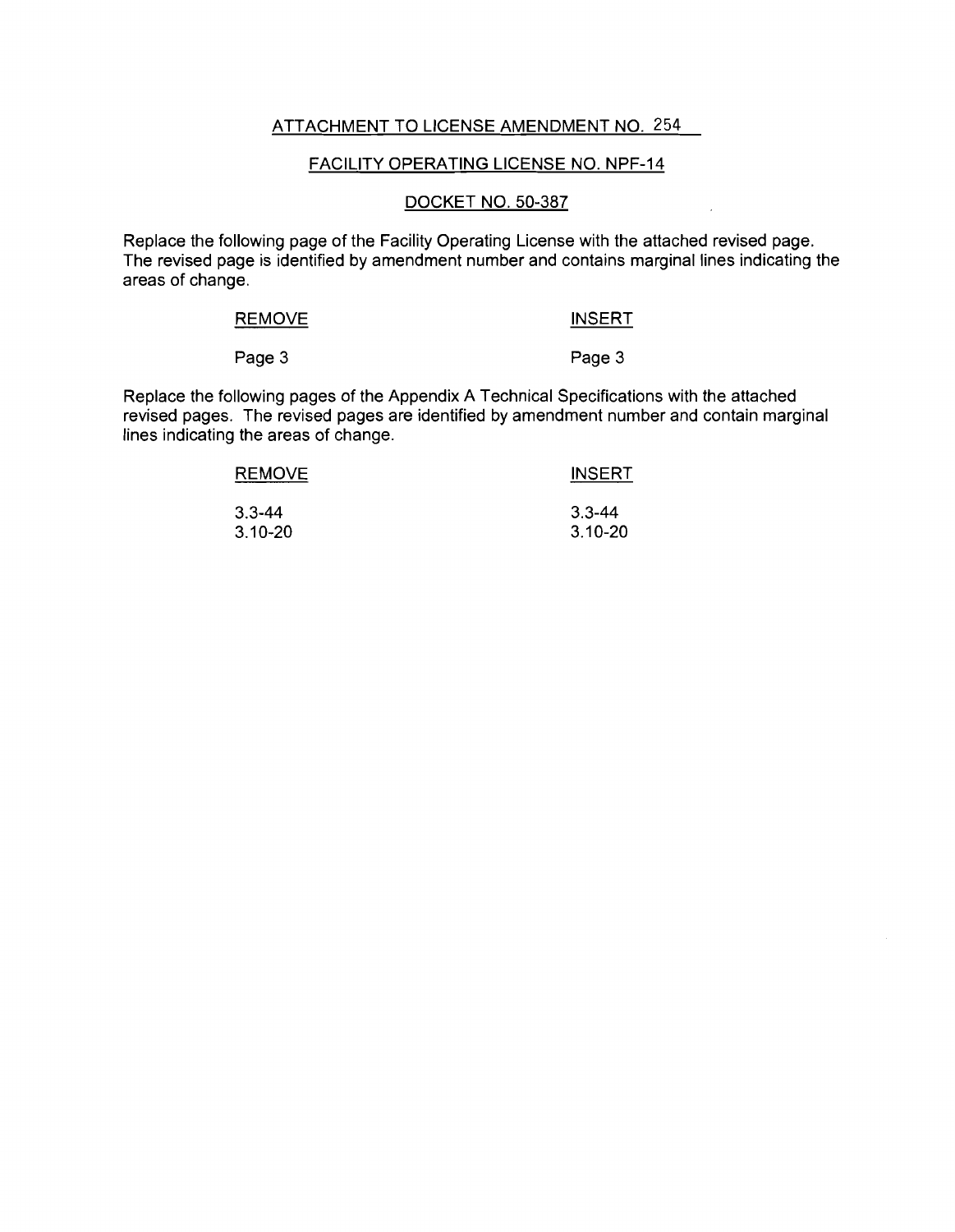- (4) PPL Susquehanna, LLC, pursuant to the Act and 10 CFR Parts 30, 40, and 70, to receive, possess, and use in amounts as required any byproduct, source or special nuclear material without restriction to chemical or physical form, for sample analysis or instrument calibration or associated with radioactive apparatus or components; and
- (5) PPL Susquehanna, LLC, pursuant to the Act and 10 CFR Parts 30, 40, and 70, to possess, but not separate, such byproduct and special nuclear materials as may be produced by the operation of the facility.
- C. This license shall be deemed to contain and is subject to the conditions specified in the Commission's regulations set forth in 10 CFR Chapter I and is subject to all applicable provisions of the Act and to the rules, regulations and orders of the Commission now or hereafter in effect; and is subject to the additional conditions specified or incorporated below:
	- (1) Maximum Power Level

PPL Susquehanna, LLC is authorized to operate the facility at reactor core power levels not in excess of 3952 megawatts thermal in accordance with the conditions specified herein. The preoperational tests, startup tests and other items identified in License Conditions 2.C.(36), 2.C.(37), 2.C.(38), and 2.C.(39) to this license shall be completed as specified.

(2) Technical Specifications and Environmental Protection Plan

The Technical Specifications contained in Appendix A, as revised through Amendment No. 254 and the Environmental Protection Plan contained in Appendix B are hereby incorporated in the license. PPL Susquehanna, LLC shall operate the facility in accordance with the Technical Specifications and the Environmental Protection Plan.

For Surveillance Requirements (SRs) that are new in Amendment 178 to Facility Operating License No. NPF-14, the first performance is due at the end of the first surveillance interval that begins at implementation of Amendment 178. For SRs that existed prior to Amendment 178, including SRs with modified acceptance criteria and SRs whose frequency of performance is being extended, the first performance is due at the end of the first surveillance interval that begins on the date the Surveillance was last performed prior to implementation of Amendment 178.

(3) Conduct of Work Activities During Fuel Load and Initial Startup

The operating licensee shall review by committee all facility construction, Preoperational Testing, and System Demonstration activities performed concurrently with facility initial fuel loading or with the facility Startup Test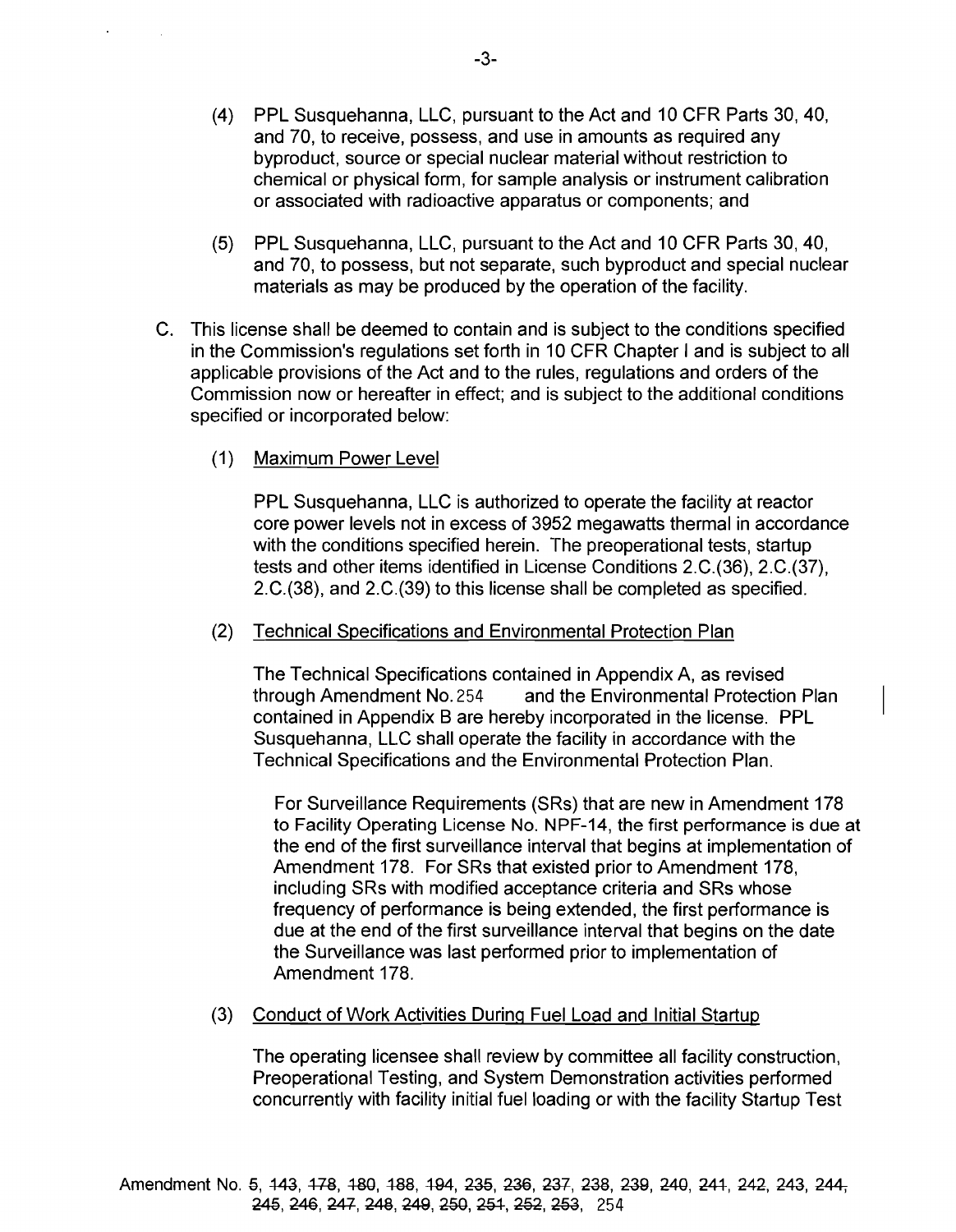$\overline{1}$ 

|                                                                  | <b>APPLICABLE</b><br><b>MODES OR</b><br><b>OTHER</b><br><b>SPECIFIED</b> | <b>REQUIRED</b><br><b>CHANNELS PER</b> | <b>CONDITIONS</b><br><b>REFERENCED</b><br><b>FROM</b><br><b>REQUIRED</b> | <b>SURVEILLANCE</b>                                          | <b>ALLOWABLE</b>                        |
|------------------------------------------------------------------|--------------------------------------------------------------------------|----------------------------------------|--------------------------------------------------------------------------|--------------------------------------------------------------|-----------------------------------------|
| <b>FUNCTION</b>                                                  | <b>CONDITIONS</b>                                                        | <b>FUNCTION</b>                        | <b>ACTION A.1</b>                                                        | <b>REQUIREMENTS</b>                                          | <b>VALUE</b>                            |
| 2.<br><b>LPCI System</b><br>(continued)                          |                                                                          | 2                                      | $\mathbf C$                                                              | SR 3.3.5.1.5                                                 | <b>NA</b>                               |
| Manual Initiation<br>f.                                          | $1,2,3,$<br>4 <sup>(a)</sup> , 5 <sup>(a)</sup>                          | 1 per subsystem                        |                                                                          |                                                              |                                         |
| <b>High Pressure Coolant</b><br>3.<br>Injection (HPCI)<br>System |                                                                          |                                        |                                                                          |                                                              |                                         |
| a. Reactor Vessel<br>Level <sub>2</sub>                          | $\frac{1}{2^{(e)}$ , $3^{(e)}}$<br>Water Level-Low,                      | 4                                      | B                                                                        | SR 3.3.5.1.1<br>SR 3.3.5.1.2<br>SR 3.3.5.1.4<br>SR 3.3.5.1.5 | $\ge$ -45 inches                        |
| b. Drywell Pressure-<br>High                                     | $\frac{1}{2^{(e)}, 3^{(e)}}$                                             | 4                                      | B                                                                        | SR 3.3.5.1.2<br>SR 3.3.5.1.3<br>SR 3.3.5.1.5                 | $\leq$ 1.88 psig                        |
| <b>Reactor Vessel</b><br>C.<br>Water Level-<br>High, Level 8     | $1, 2^{(e)}, 3^{(e)}$                                                    | $\overline{2}$                         | $\mathbf C$                                                              | SR 3.3.5.1.2<br>SR 3.3.5.1.3<br>SR 3.3.5.1.5                 | $\leq$ 55.5 inches                      |
| d. Condensate<br>Storage Tank<br>Level-Low                       | $\frac{1}{2^{(e)}$ , $3^{(e)}}$                                          | $\overline{2}$                         | D                                                                        | SR 3.3.5.1.2<br>SR 3.3.5.1.3<br>SR 3.3.5.1.5                 | $\geq$ 40.5 inches above<br>tank bottom |
|                                                                  |                                                                          |                                        |                                                                          |                                                              | (continued)                             |

#### Table 3.3.5.1-1 (page 3 of 6) Emergency Core Cooling System Instrumentation

(a) When the associated subsystem(s) are required to be OPERABLE.

(e) With reactor steam dome pressure> 150 psig.

 $\mathcal{L}^{\text{max}}$ 

 $\sim 10^6$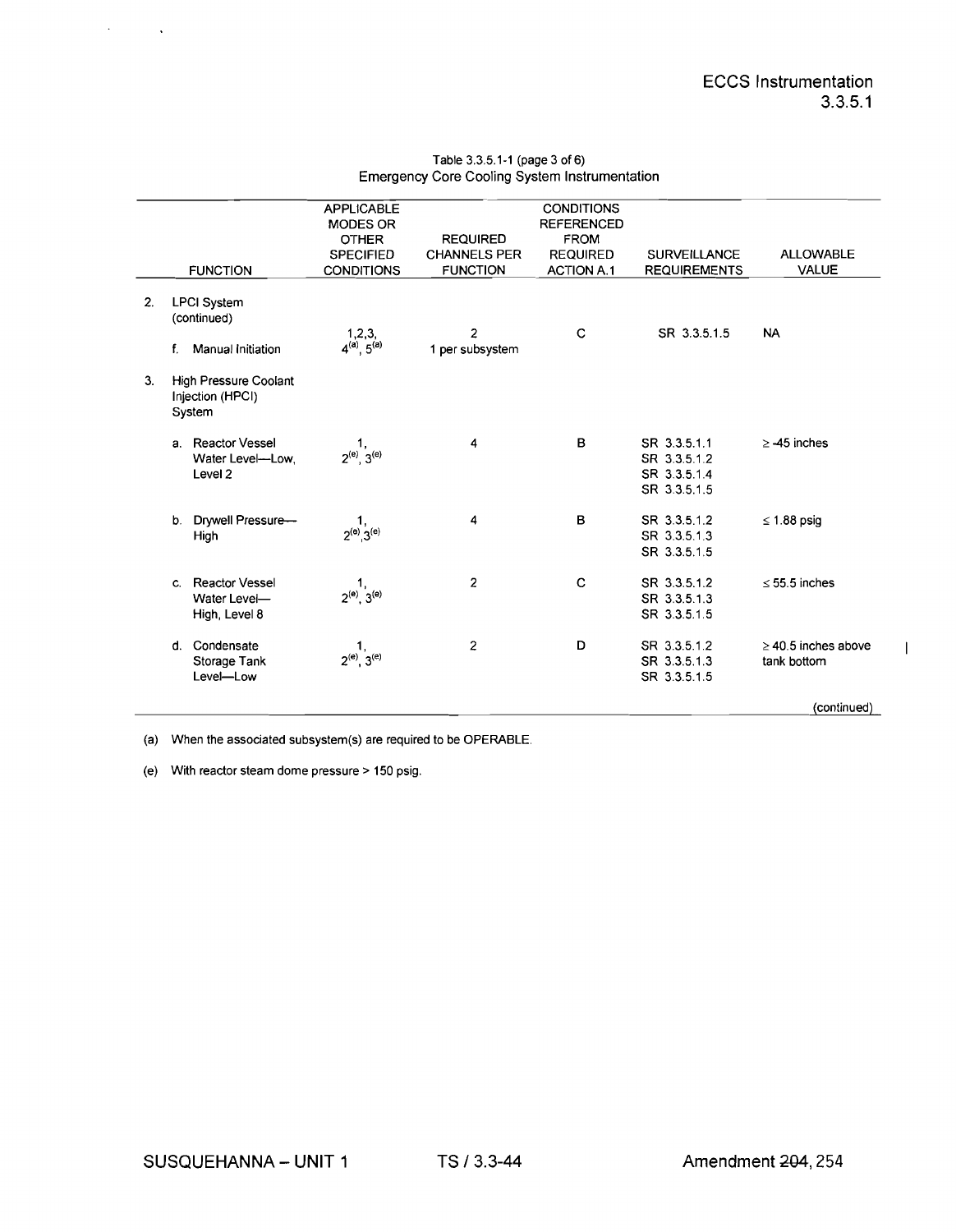PPL Rev. 1 SDM Test - Refueling 3.10.8

## 3.10 SPECIAL OPERATIONS

- 3.10.8 SHUTDOWN MARGIN (SDM) Test Refueling
- LCO 3.10.8 The reactor mode switch position specified in Table 1.1-1 for MODE 5 may be changed to include the startup/hot standby position, and operation considered not to be in MODE 2, to allow SDM testing, provided the following requirements are met:
	- a. LCO 3.3.1.1, "Reactor Protection System Instrumentation," MODE 2 requirements for Functions 2.a, 2.d, and 2.e of Table 3.3.1.1-1;
	- b. 1. LCO 3.3.2.1, "Control Rod Block Instrumentation," MODE 2 requirements for Function 2 of Table 3.3.2.1-1, with the banked position withdrawal sequence requirements of SR 3.3.2.1.8 changed to require the control rod sequence to conform to the SDM test sequence.

## OR

- 2. Conformance to the approved control rod sequence for the SDM test is verified by a second licensed operator or other qualified member of the technical staff;
- c. Each withdrawn control rod shall be coupled to the associated CRD;
- d. All control rod withdrawals that are not in conformance with the BPWS shall be made in notch out mode;
- e. No other CORE ALTERATIONS are in progress; and
- f. CRD charging water header pressure  $\geq$ 940 psig.
- APPLICABILITY: MODE 5 with the reactor mode switch in startup/hot standby position.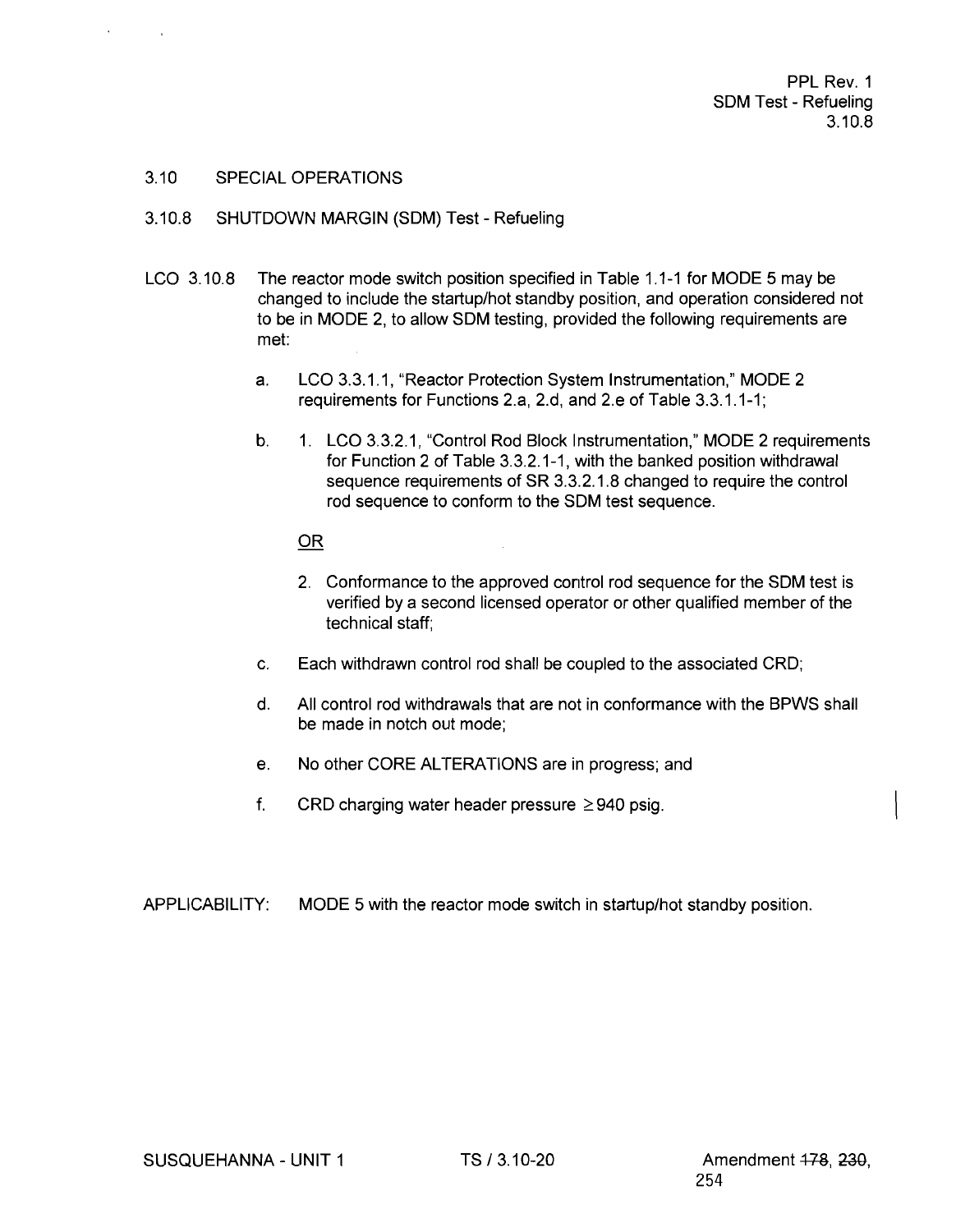

#### **UNITED STATES NUCLEAR REGULATORY COMMISSION** WASHINGTON, D.C. 20555-0001

# PPL SUSQUEHANNA, LLC

# ALLEGHENY ELECTRIC COOPERATIVE, INC.

# DOCKET NO. 50-388

## SUSQUEHANNA STEAM ELECTRIC STATION, UNIT 2

## AMENDMENT TO FACILITY OPERATING LICENSE

Amendment No234 License No. NPF-22

- 1. The Nuclear Regulatory Commission (the Commission or the NRC) having found that:
	- A. The application for the amendment dated March 24, 2009, as supplemented by letters dated April 24, and September 11, 2009, filed by the PPL Susquehanna, LLC, complies with the standards and requirements of the Atomic Energy Act of '1954, as amended (the Act), and the Commission's regulations set forth in 10 CFR Chapter I;
	- B. The facility will operate in conformity with the application, the provisions of the Act, and the regulations of the Commission:
	- C. There is reasonable assurance: (i) that the activities authorized by this amendment can be conducted without endangering the health and safety of the public, and (ii) that such activities will be conducted in compliance with the Commission's regulations set forth in 10 CFR Chapter I;
	- D. The issuance of this amendment will not be inimical to the common defense and security or to the health and safety of the public; and
	- E. The issuance of this amendment is in accordance with 10 CFR Part 51 of the Commission's regulations and all applicable requirements have been satisfied.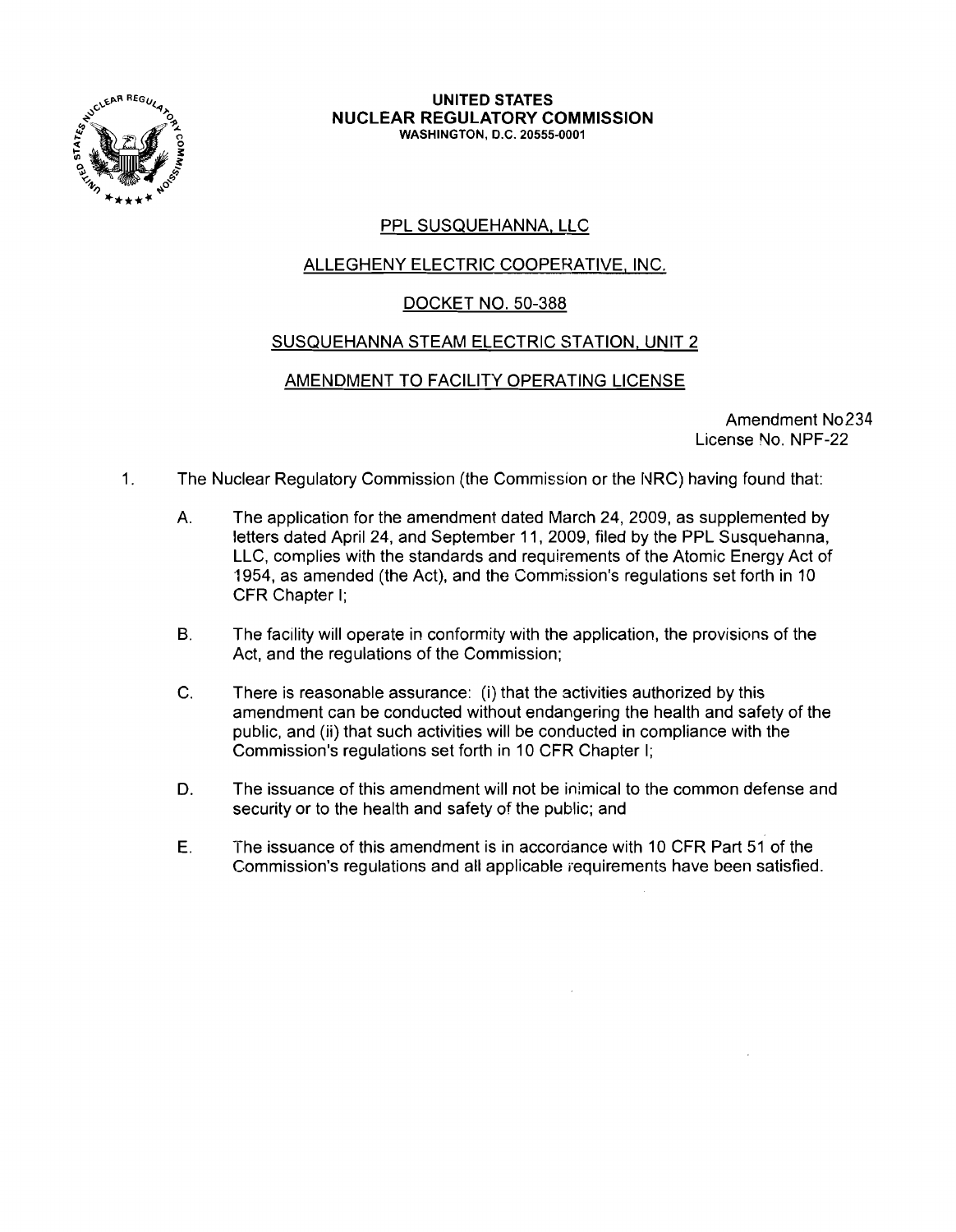- 2. Accordingly, the license is amended by changes to the Technical Specifications as indicated in the attachment to this license amendment and paragraph 2.C.(2) of the Facility Operating License No. NPF-22 is hereby amended to read as follows:
	- (2) Technical Specifications and Environmental Protection Plan

The Technical Specifications contained in Appendix A, as revised through Amendment No. 234 and the Environmental Protection Plan contained in Appendix B, are hereby incorporated in the license. PPL Susquehanna, LLC shall operate the facility in accordance with the Technical Specifications and the Environmental Protection Plan.

3. This license amendment is effective as of its date of issuance and shall be implemented within 30 days.

FOR THE NUCLEAR REGULATORY COMMISSION

Doyle V Prehetzer

Nancy L. Salgado, Chief Plant Licensing Branch 1-1 Division of Operating Reactor Licensing Office of Nuclear Reactor Regulation

Attachment: Changes to the License and Technical Specifications

Date of Issuance: November 9, 2009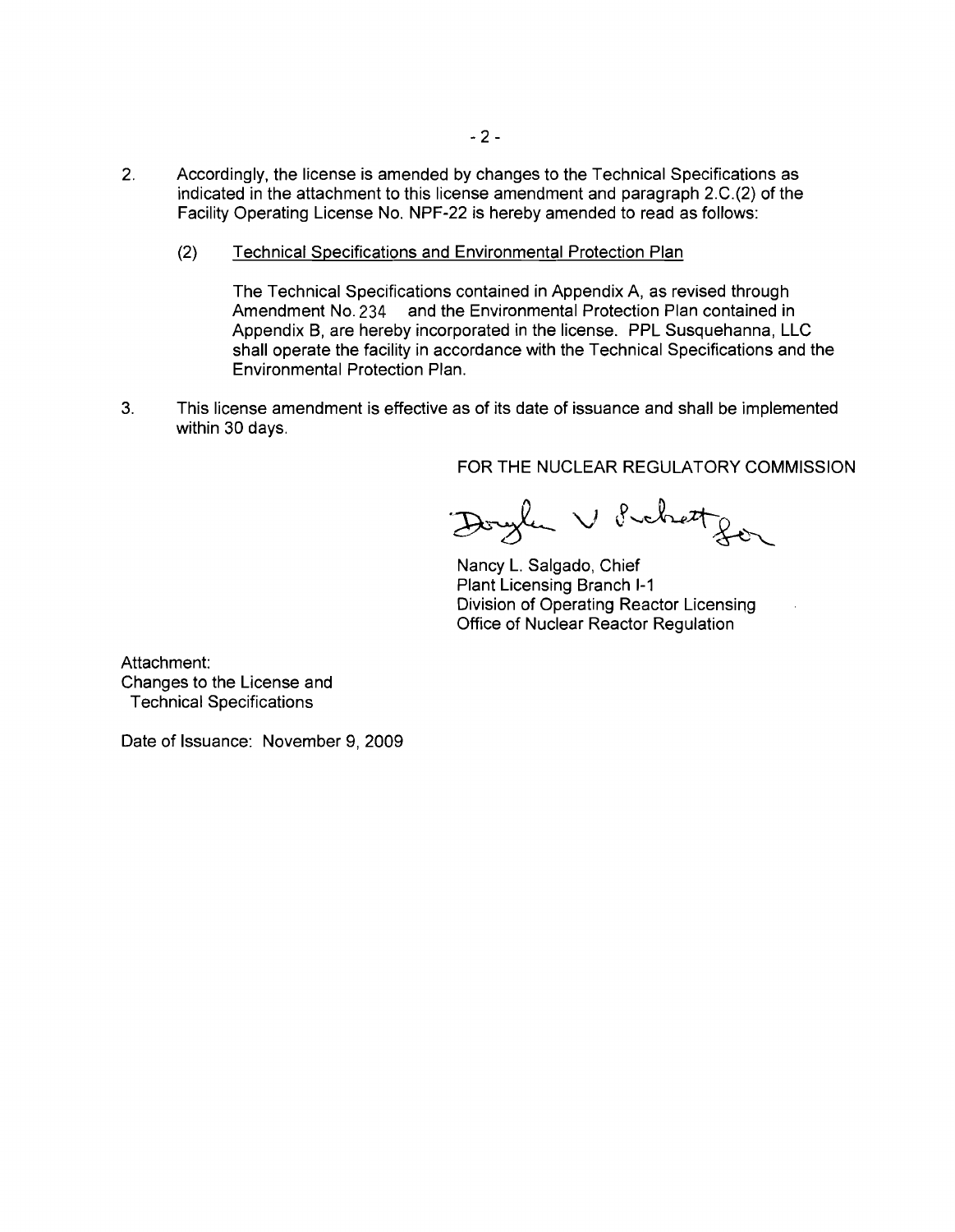# ATTACHMENT TO LICENSE AMENDMENT NO. 234

### FACILITY OPERATING LICENSE NO. NPF-22

## DOCKET NO. 50-388

Replace the following page of the Facility Operating License with the attached revised page. The revised page is identified by amendment number and contains marginal lines indicating the areas of change.

| <b>REMOVE</b> | <b>INSERT</b> |
|---------------|---------------|
| Page 3        | Page 3        |

Replace the following pages of the Appendix A Technical Specifications with the attached revised pages. The revised pages are identified by amendment number and contain marginal lines indicating the areas of change.

| <b>REMOVE</b> | <b>INSERT</b> |
|---------------|---------------|
| $3.3 - 45$    | $3.3 - 45$    |
| $3.10 - 20$   | $3.10 - 20$   |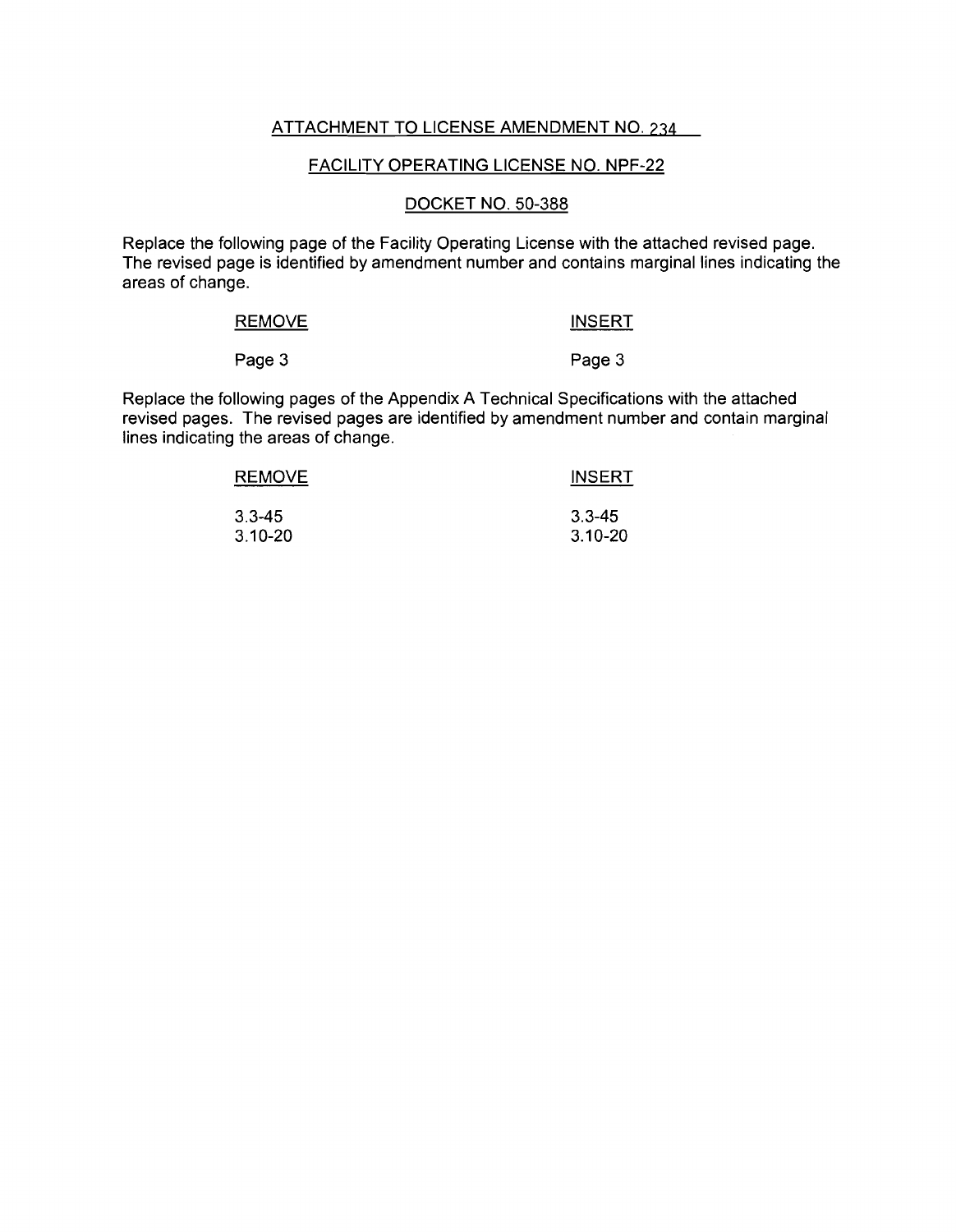- (4) PPL Susquehanna, LLC, pursuant to the Act and 10 CFR Parts 30, 40, and 70, to receive, possess, and use in amounts as required any byproduct, source or special nuclear material without restriction to chemical or physical form, for sample analysis or instrument calibration or associated with radioactive apparatus or components; and
- (5) PPL Susquehanna, LLC, pursuant to the Act and 10 CFR Parts 30, 40, and 70, to possess, but not separate, such byproduct and special nuclear materials as may be produced by the operation of the facility.
- C. This license shall be deemed to contain and is subject to the conditions specified in the Commission's regulations set forth in 10 CFR Chapter I and is subject to all applicable provisions of the Act and to the rules, regulations and orders of the Commission now or hereafter in effect; and is subject to the additional conditions specified or incorporated below:
	- (1) Maximum Power Level

PPL Susquehanna, LLC is authorized to operate the facility at reactor core power levels not in excess of 3952 megawatts thermal in accordance with the conditions specified herein. The preoperational test, startup tests and other items identified in License Conditions 2.C.(20), 2.C.(21), 2.C.(22), and 2.C.(23) to this license shall be completed as specified.

(2) Technical Specifications and Environmental Protection Plan

The Technical Specifications contained in Appendix A, as revised through Amendment N0234 , and the Environmental Protection Plan contained in Appendix B, are hereby incorporated in the license. PPL Susquehanna, LLC shall operate the facility in accordance with the Technical Specifications and the Environmental Protection Plan.

For Surveillance Requirements (SRs) that are new in Amendment 151 to Facility Operating License No. NPF-22, the first performance is due at the end of the first surveillance interval that begins at implementation of Amendment 151. For SRs that existed prior to Amendment 151, including SRs with modified acceptance criteria and SRs whose frequency of performance is being extended, the first performance is due at the end of the first surveillance interval that begins on the date the Surveillance was last performed prior to implementation of Amendment 151.

2.C.(3) PPL Susquehanna, LLC shall implement and maintain in effect all provisions of the approved fire protection program as described in the Fire Protection Review Report for the facility and as approved in Fire Protection Program, Section 9.5, SER, SSER#1, SSER#2, SSER#3, SSER#4, SSER#6, Safety Evaluation of Fire Protection dated August 9, 1989, Safety Evaluation

Amendment No. 4, 2, 103, 150, 151, 153, 162, 169, 212, 213, 213, 215, 216, 217, 218, 219-220, 221, 222, 223, 224, 225, 226, 227, 228, 230, 231, 232, 233, 234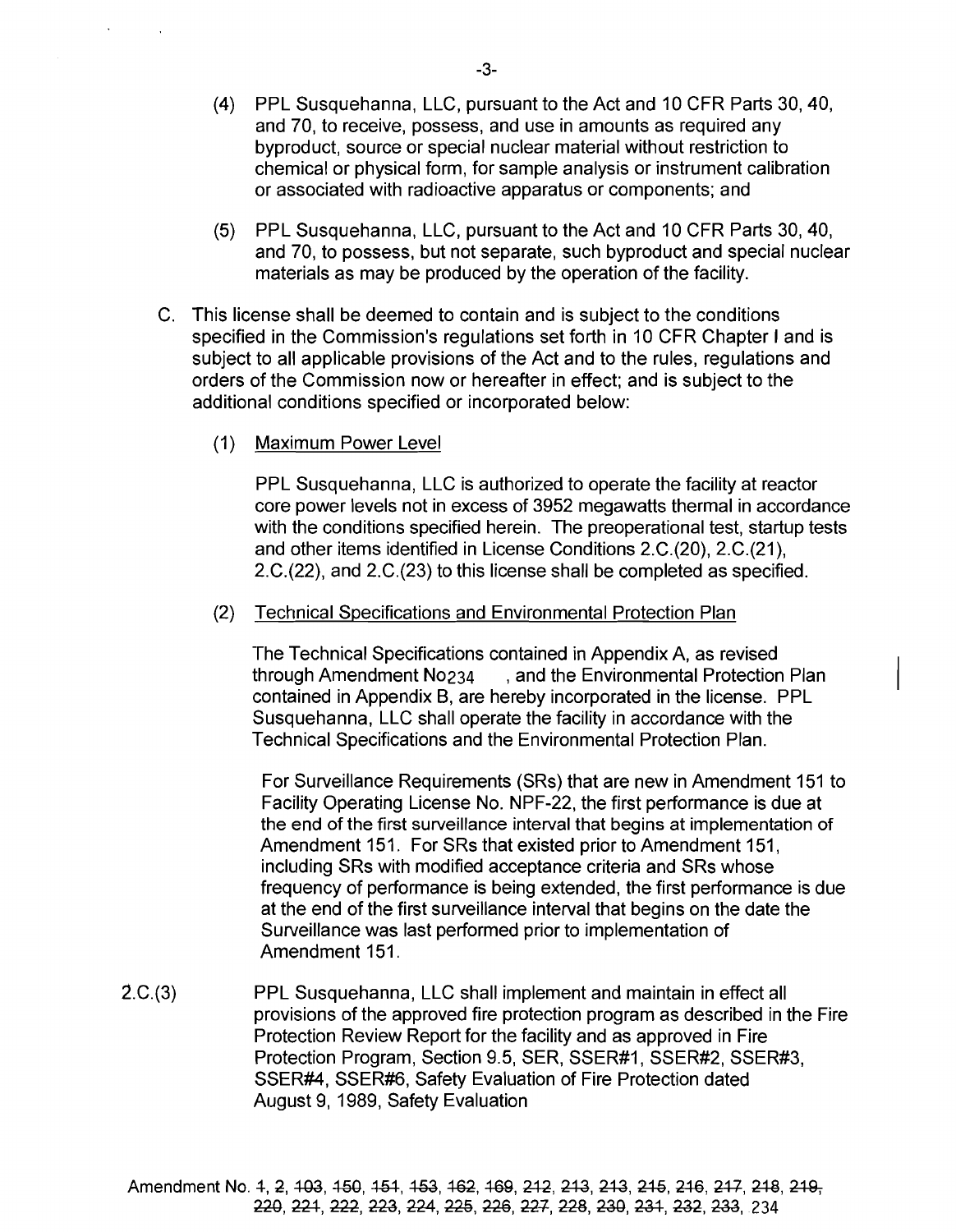$\mathbf{I}$ 

#### Table 3.3.5.1-1 (page 3 of 5)

Emergency Core Cooling System Instrumentation

|                                                                | <b>APPLICABLE</b><br><b>MODES OR</b><br><b>OTHER</b><br><b>SPECIFIED</b> | <b>REQUIRED</b><br><b>CHANNELS PER</b> | <b>CONDITIONS</b><br><b>REFERENCED</b><br><b>FROM</b><br><b>REQUIRED</b> | <b>SURVEILLANCE</b>                                          | <b>ALLOWABLE</b>                        |
|----------------------------------------------------------------|--------------------------------------------------------------------------|----------------------------------------|--------------------------------------------------------------------------|--------------------------------------------------------------|-----------------------------------------|
| <b>FUNCTION</b>                                                | <b>CONDITIONS</b>                                                        | <b>FUNCTION</b>                        | <b>ACTION A.1</b>                                                        | <b>REQUIREMENTS</b>                                          | <b>VALUE</b>                            |
| 3. High Pressure Coolant<br>Injection (HPCI)<br>System         |                                                                          |                                        |                                                                          |                                                              |                                         |
| <b>Reactor Vessel</b><br>a.<br>Water Level-Low<br>Low, Level 2 | $\frac{1}{2^{(e)}\cdot 3^{(e)}}$                                         | 4                                      | B                                                                        | SR 3.3.5.1.1<br>SR 3.3.5.1.2<br>SR 3.3.5.1.4<br>SR 3.3.5.1.5 | $\geq$ -45 inches                       |
| b. Drywell Pressure-<br>High                                   | $1, 2^{(e)}, 3^{(e)}$                                                    | 4                                      | B                                                                        | SR 3.3.5.1.2<br>SR 3.3.5.1.3<br>SR 3.3.5.1.5                 | $\leq$ 1.88 psig                        |
| c. Reactor Vessel<br>Water Level-<br>High, Level 8             | $2^{(e)} 3^{(e)}$                                                        | 2                                      | C                                                                        | SR 3.3.5.1.2<br>SR 3.3.5.1.3<br>SR 3.3.5.1.5                 | $\leq$ 55.5 inches                      |
| Condensate<br>d.<br>Storage Tank<br>Level-Low                  | $1, 2^{(e)}$ , $3^{(e)}$                                                 | $\overline{2}$                         | D                                                                        | SR 3.3.5.1.2<br>SR 3.3.5.1.3<br>SR 3.3.5.1.5                 | $\geq$ 40.5 inches<br>above tank bottom |
| <b>Manual Initiation</b><br>e.                                 | $\frac{1}{2^{(e)}}3^{(e)}$                                               | 1                                      | C                                                                        | SR 3.3.5.1.5                                                 | <b>NA</b>                               |
|                                                                |                                                                          |                                        |                                                                          |                                                              | (continued)                             |

(a) When the associated subsystem(s) are required to be OPERABLE.

(e) With reactor steam dome pressure > 150 psig.

 $\epsilon_{\rm{max}}=1$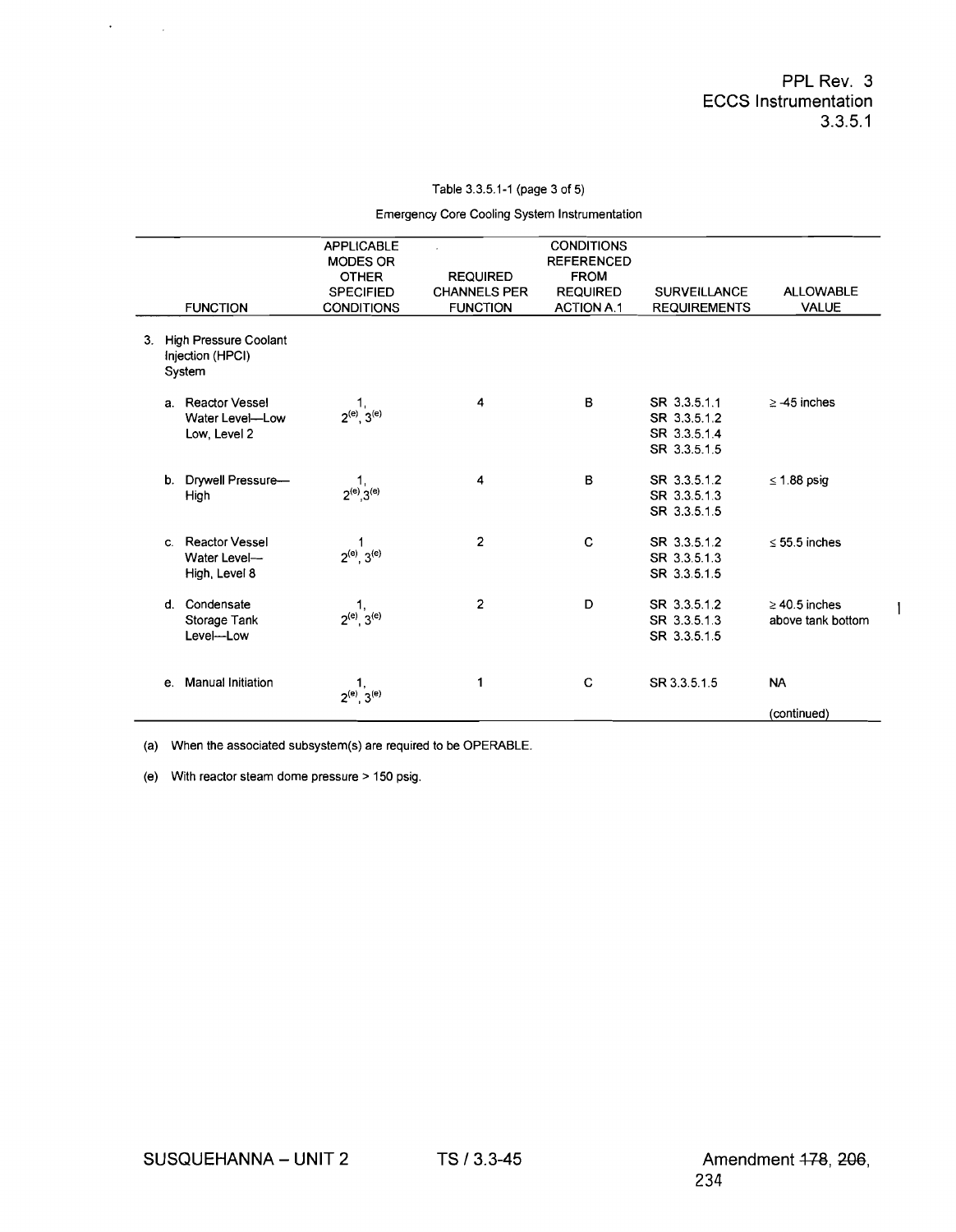PPL Rev. 1 SDM Test - Refueling 3.10.8

### 3.10 SPECIAL OPERATIONS

- 3.10.8 SHUTDOWN MARGIN (SDM) Test Refueling
- LCO 3.10.8 The reactor mode switch position specified in Table 1.1-1 for MODE 5 may be changed to include the startup/hot standby position, and operation considered not to be in MODE 2, to allow SDM testing, provided the following requirements are met
	- a. LCO 3.3.1.1, "Reactor Protection System Instrumentation," MODE 2 requirements for Functions 2.a, 2.d and 2.e of Table 3.3.1.1-1;
	- b. 1. LCO 3.3.2.1, "Control Rod Block Instrumentation," MODE 2 requirements for Function 2 of Table 3.3.2.1-1, with the banked position withdrawal sequence requirements of SR 3.3.2.1.8 changed to require the control rod sequence to conform to the SDM test sequence.

### $OR$

- 2. Conformance to the approved rod sequence for the SDM test is verified by a second licensed operator or other qualified member of the technical staff;
- c. Each withdrawn control rod shall be coupled to the associated CRD;
- d. All control rod withdrawals that are not in conformance with the BPWS shall be made in notch out mode;
- e. No other CORE ALTERATIONS are in progress; and
- f. CRD charging water header pressure  $\geq$  940 psig.
- APPLICABILITY: MODE 5 with the reactor mode switch in startup/hot standby position.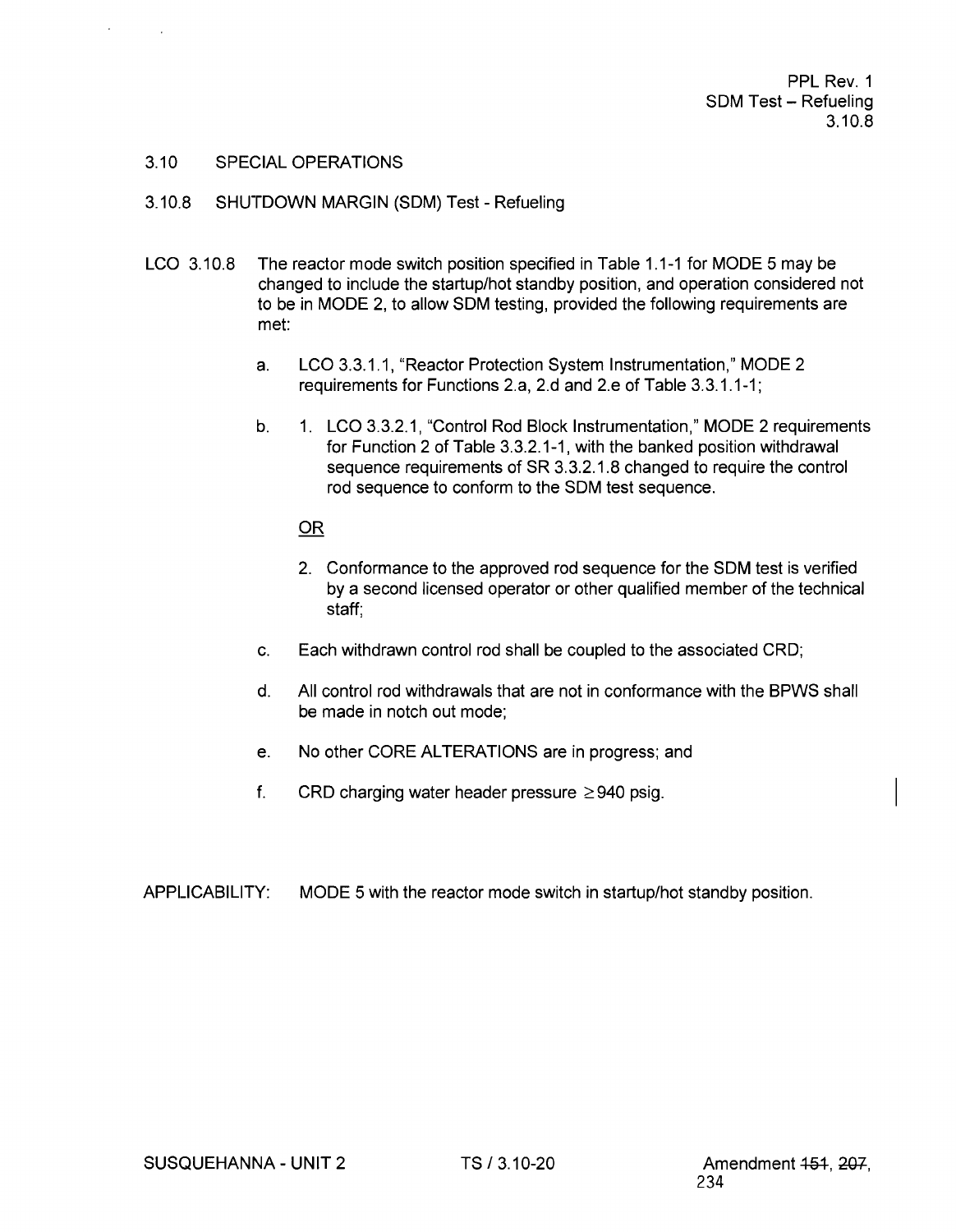

#### UNITED STATES NUCLEAR REGULATORY COMMISSION WASHINGTON, D.C. 20555-0001

# SAFETY EVALUATION BY THE OFFICE OF NUCLEAR REACTOR REGULATION

# RELATED TO AMENDMENT NO. 254 TO FACILITY OPERATING LICENSE NO. NPF-14

# AND AMENDMENT NO. 234 TO FACILITY OPERATING LICENSE NO. NPF-22

# PPL SUSQUEHANNA, LLC

# ALLEGHENY ELECTRIC COOPERATIVE, INC.

# SUSQUEHANNA STEAM ELECTRIC STATION, UNITS 1 AND 2

## DOCKET NOS. 50-387 AND 388

# 1.0 INTRODUCTION

By application dated March 24, 2009 (Agencywide Documents Access and Management System (ADAMS) Accession No. ML090920414), as supplemented by letters dated April 24, and September 11, 2009 (ADAMS Accession Nos. ML0910200615 and ML092580088, respectively), PPL Susquehanna, LLC (the licensee), requested changes to the Technical Specifications (TSs) for Susquehanna Steam Electric Station, Units 1 and 2 (SSES-1 and 2).

The proposed changes would revise the allowable value in the TS Table 3.3.5.1-1 (Function 3.d) for the high-pressure coolant injection (HPCI) automatic pump suction transfer from the condensate storage tank (CST) to the suppression pool (SP). The present allowable value (AV) for this transfer is greater than or equal to 36 inches above the CST bottom. These amendments increase the allowable value for this transfer to occur at greater than or equal to 40.5 inches above the CST bottom. Additionally, the amendments also included an editorial/administrative change which corrected a typographical error in the SSES Units 1 and 2 TS Section 3.10.8.f.

### 2.0 REGULATORY EVALUATION

The U.S. Nuclear Regulatory Commission (NRC) staff reviewed the proposed TS changes in the application against the regulatory requirements and guidance listed below to ensure that there is reasonable assurance that the systems and components affected by the proposed TS changes will perform their safety functions.

## 2.1 Regulatory Requirements

The NRC staff considered the following regulatory requirements:

Title 10 of the Code of Federal Regulations (10 CFR), 50.2, "Definitions," defines safetyrelated structures, systems and components as those structures, systems and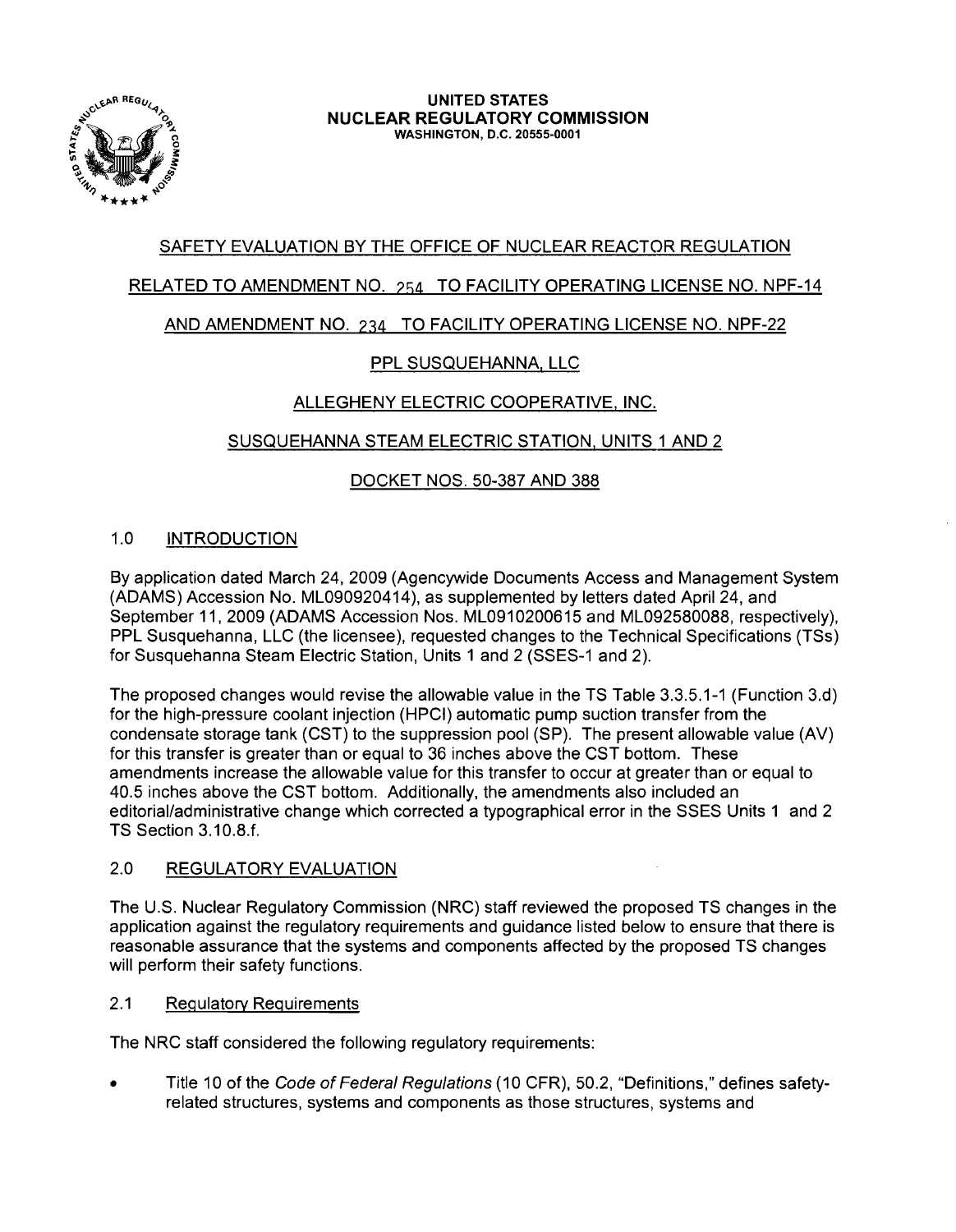components that are relied upon to remain functional during and following design-basis events to ensure (1) the integrity of the reactor coolant pressure boundary, (2) the capability to shut down the reactor and maintain it in a safe-shutdown condition, or (3) the capability to prevent or mitigate the consequences of accidents that could result in potential offsite exposures comparable to the applicable guideline exposures set forth in 10 CFR 50.34(a)(1) or 10 CFR 100.11, "Determination of exclusion area, low population zone, and population center distance," of this chapter, as applicable.

In 10 CFR 50.36, "Technical specifications," the Commission established its regulatory requirements related to the contents of the TS. Specifically, 10 CFR 50.36 states that "[e]ach applicant for a license authorizing operation of a production or utilization facility shall include in his application proposed technical specifications in accordance with the requirements of this section."

Furthermore, 10 CFR 50.36(c)(1)(ii)(A) states, "Limiting safety system settings for nuclear reactors are settings for automatic protective devices related to those variables having significant safety functions. Where a limiting safety system setting is specified for a variable on which a safety limit has been placed, the setting must be so chosen that automatic protective action will correct the abnormal situation before a safety limit is exceeded." These limiting safety system settings (LSSSs) are referred to as safetylimit-(SL)-related LSSSs and non-SL-related LSSSs.

Specifically, 10 CFR 50.36(c)(2) defines limiting conditions for operation as "the lowest functional capability or performance levels of equipment required for safe operation of the facility."

In addition, 10 CFR 50.36(c)(3) states, "Surveillance requirements are requirements relating to test, calibration, or inspection to assure that the necessary quality of systems and components is maintained, that facility operation will be within safety limits, and that the limiting conditions of operation will be met." The NRC staff reviewed the proposed TS changes against these 10 CFR 50.36 requirements to ensure that there is reasonable assurance that the systems affected by the proposed TS changes will perform their required safety functions.

- The 10 CFR 50.49(b)(1)(ii) requirement defines design-basis events as conditions of normal operation, including anticipated operational occurrences (AOOs), design-basis accidents, external events, and natural phenomena for which the plant must be designed to ensure functions 10 CFR 50.49(b)(1 )(i)(A) through 10 CFR 50.49(b)(1 )(i)(G) of 10 CFR 50.49, "Environmental Qualification of Electric Equipment Important to Safety for Nuclear Power Plants."
- General Design Criterion (GDC) 10, "Reactor Design," of Appendix A, "General Design Criteria for Nuclear Power Plants," to 10 CFR Part 50, "Domestic Licensing of Production and Utilization Facilities," requires, in part, that the reactor protection systems shall be designed with appropriate margin to ensure that specified acceptable fuel design limits are not exceeded during any condition of normal operation, including the effects of AOOs.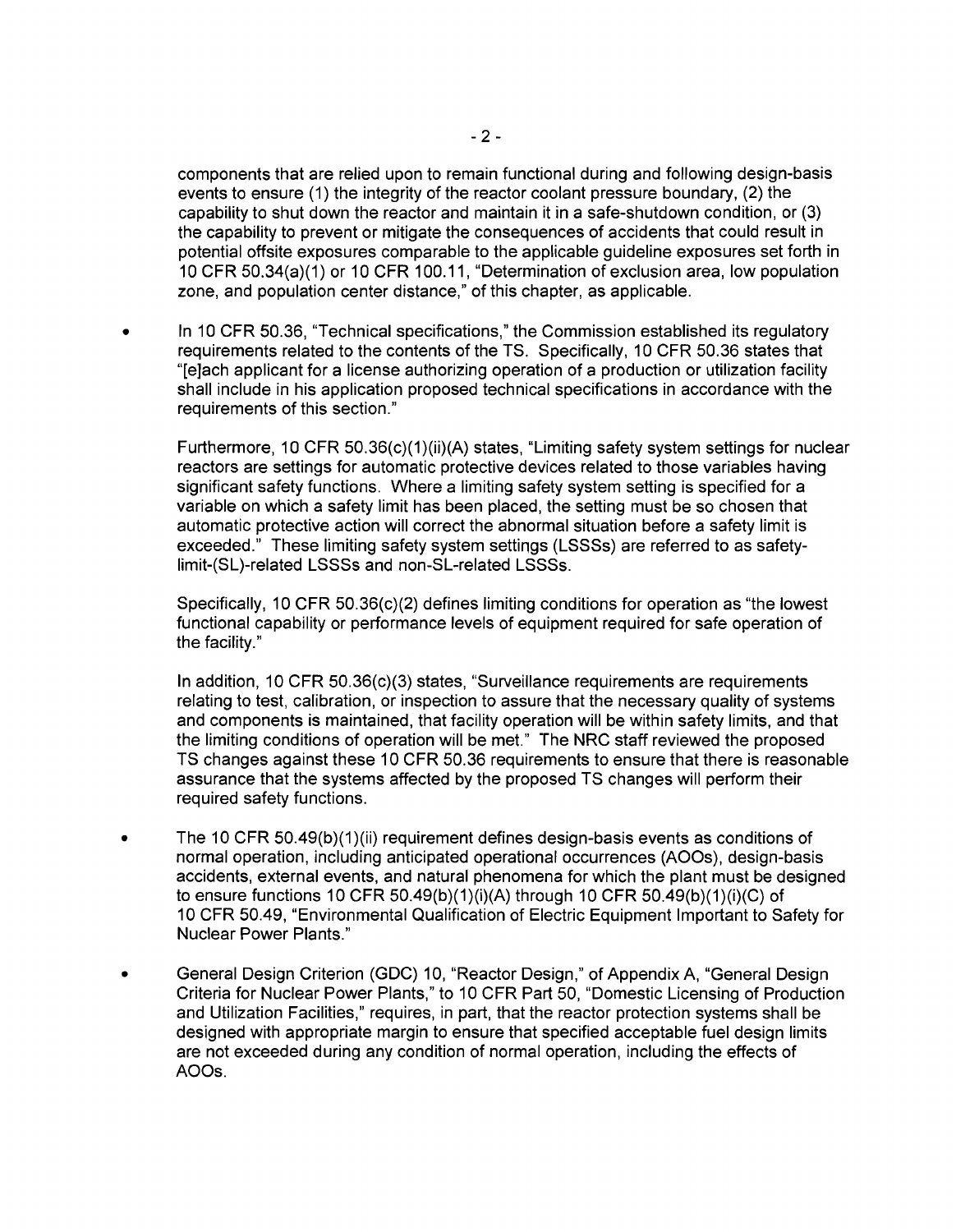- GDC 13, "Instrumentation and Control," of Appendix A to 10 CFR Part 50 requires that instrumentation be provided to monitor variables and systems and that controls be provided to maintain these variables and systems within prescribed operating ranges during normal operation, AOOs, and accident conditions. Specifically, the NRC staff reviewed the proposed TS changes and the affected instrument setpoint calculations and plant surveillance procedures to ensure proper operation of the high-pressure core spray and reactor core isolation cooling systems.
- GDC 20, "Protection System Functions," of Appendix A to 10 CFR Part 50 requires, in part, that the protection system be designed to automatically initiate the operation of appropriate systems, including the reactivity control systems, to ensure that specified acceptable fuel design limits are not exceeded as a result of AOOs. The NRC staff evaluated the license amendment request (LAR) to ensure that the proposed TS change will still protect the fuel design limits and plant SLs specified in TS 2.0 and that these SLs will not be exceeded under plant transient, AOO, and accident conditions.

## 2.2 Regulatory Guidance

The NRC staff considered the following regulatory guidance:

- Regulatory Guide (RG) 1.105, "Setpoints for Safety-Related Instrumentation," Revision 3, issued December 1999 (ML993560062), describes a method that the NRC staff considers acceptable for complying with the agency's regulations for ensuring that setpoints for safety-related instrumentation are initially within and remain within the TS limits. Section 3.13, "Instrument Spans and Setpoints," of the Susquehanna final safety analysis report states that the plant design meets the provisions of RG 1.105, Revision 1, issued November 1976, with exceptions as noted in that section. RG 1.105 endorses Part I of Instrument Society of America S67.04-1994, "Setpoints for Nuclear Safety-Related Instrumentation," subject to NRC staff clarifications. The NRC staff used this guide to establish the adequacy of the licensee's setpoint calculation methodologies and the related plant surveillance procedures.
- Regulatory Issue Summary (RIS) 2006-17, "NRC Staff Position on the Requirements of 10 CFR 50.36, 'Technical specifications,' regarding Limiting Safety System Settings during Periodic Testing and Calibration of Instrument Channels,'" dated August 24,2006 (ML051810077) addresses the 10 CFR 50.36 requirements on LSSSs assessed during the testing and calibration of instrumentation. RIS 2006-17 discusses why compliance to the AVs in the TS during testing or calibration alone is not sufficient to ensure that the SLs will be protected until the next periodic surveillance. RIS 2006-17 also suggests (1) verifying that the change in the measured trip setpoint during testing or calibration is within predefined limits (acceptable as-found and as-left tolerances) and (2) taking appropriate actions if the trip setpoint is outside these limits as a method that meets the requirements of 10 CFR 50.36. However, it is recognized in RIS 2006-17 that other methods and approaches may also be acceptable. The NRC staff used RIS 2006-17 to evaluate the effects of the proposed TS changes on the plant SLs, the acceptability of the setpoint calculation methodology, and the adequacy of the proposed TS changes to meet the requirements of 10 CFR 50.36.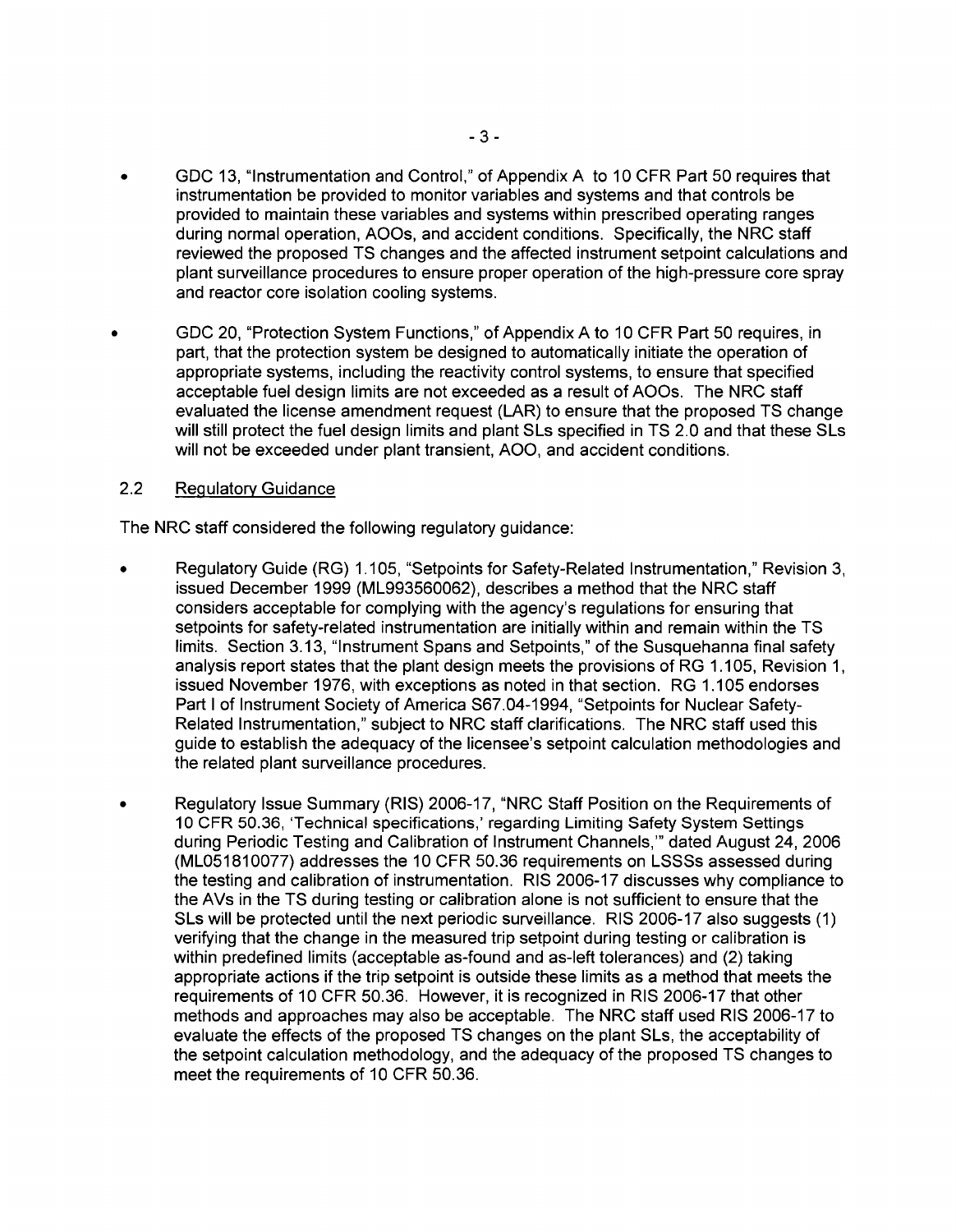- RIS 2006-17 provides guidance for identifying functions for which SLs have been placed to meet the requirements of 10 CFR 50.36(c)(1)(ii)(A). RIS 2006-17 specifically refers to Section 2.1.1, "Reactor Core SLs," of NUREG-1433, "Standard Technical Specifications-General Electric Plants (BWR/4)," issued June 2004. Susquehanna TS 2.1.1.3 states that the "[r]eactor vessel water level shall be greater than the top of active irradiated fuel" without mentioning any limitation on the TS mode or applicable condition.
- RIS 2006-17 addresses the NRC staff position on LSSSs assessed during the periodic testing and calibration of instrumentation. This RIS discusses issues that could occur during the testing of LSSSs and that may, therefore, have an adverse effect on equipment operability.
- The letter from Patrick L. Hiland, NRC, to the Nuclear Energy Institute Setpoint Methods Task Force, "Technical Specification for Addressing Issues Related to Setpoint Allowable Values," dated September 7,2005 (ML052500004), is complementary to RIS 2006-17.

### 3.0 TECHNICAL EVALUATION

## 3.1 Evaluation Related to System Design and Operations

The primary source of water for the high-pressure coolant injection (HPCI)/reactor core isolation cooling (RCIC) systems is the non-safety related CST. The HPCI system is designed to automatically transfer pump suction source from the CST to the safety-related suppression pool when the CST level decreases to the low level transfer setpoint at 43.50 inches above the CST tank bottom. The suction source transfer function is initiated by redundant, safety-related float type level switches, installed in a fixed location on the CST wall approximately 43.50 inches above the CST tank bottom. The level switches are mechanical devices and are set high enough to assure adequate net positive suction head (NPSH) to the pumps and to prevent unacceptable vortex formation in the suction piping to ensure safe operation during the CST to SP switchover. These level switches also initiate an alarm in the control room. The alarm setpoint and the suction transfer setpoint are the same. The HPCI/RCIC systems provide makeup water to the RPV during accident conditions.

The licensee found that the current TS AV of 36 inches above the CST tank bottom for a HPCI system, CST low level transfer, to be non-conservative, and that results in possibility of vortex formation in the HPCI suction line from the CST during the transfer process. Also the previous calculation did not adequately account for the stroke times of the HPCI suction valves to complete the suction transfer.

The licensee performed new calculations to determine the proposed CST level above the CST tank bottom. The licensee developed a hydraulic model of the HPCI and RCIC pump suction piping based on conservations of mass and mechanical energy. The hydraulic model considered the following:

(1) The Susquehanna Unit 1 HPCI and RCIC systems were modeled. Differences between the suction piping on Units 1 and 2 are relatively small. The results of these calculations would be applicable to Unit 2 for purpose of evaluating the potential for vortex formation because the distance from the CST to HPCI and RCIC pumps on Unit 1 is less than on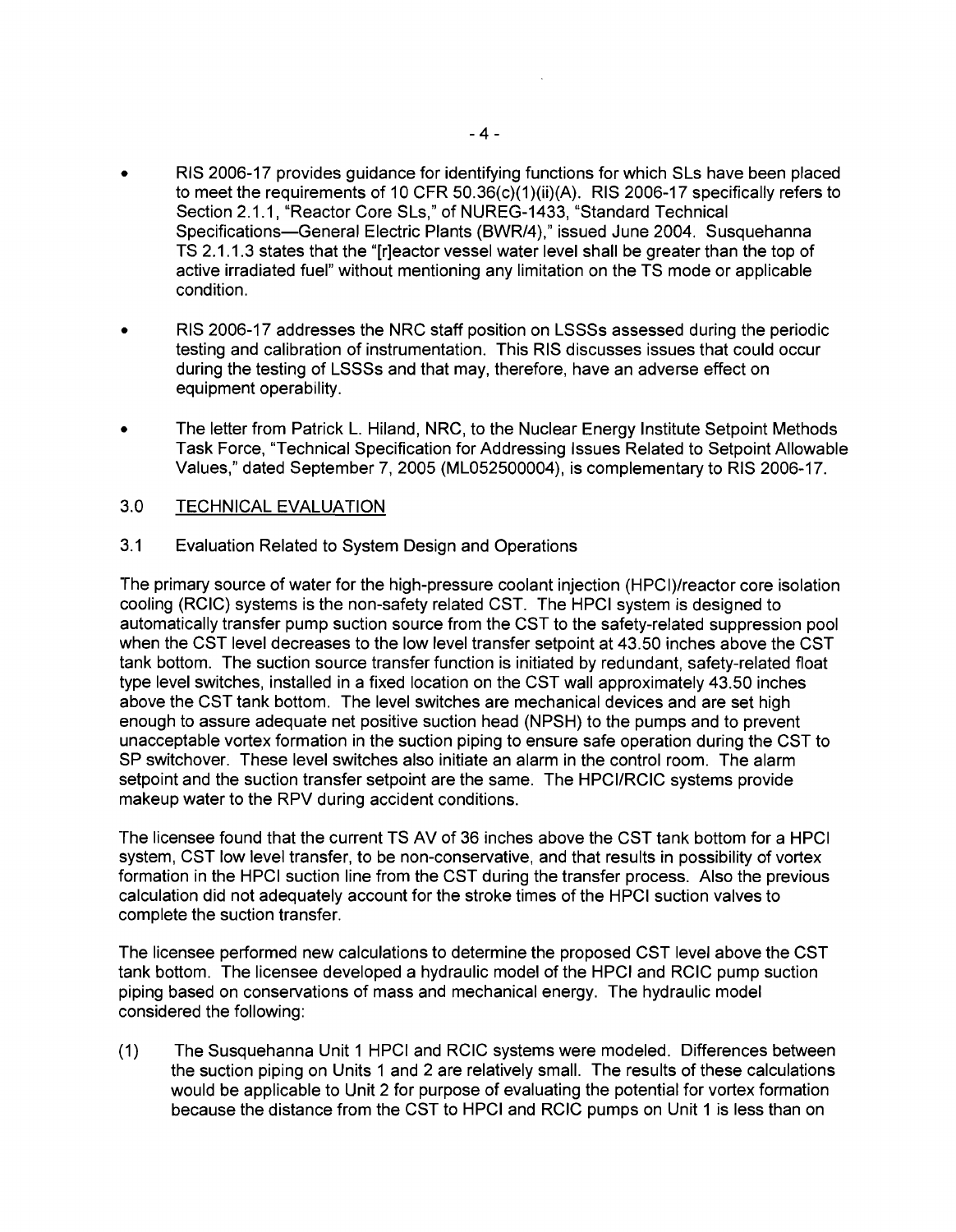Unit 2. The CST suction line losses would be smaller for Unit 1 which would result in slightly higher flow from the CST during the suction transfer that would minimize the CST level, thus reducing margin to the onset of vortex formation.

- (2) The CST and the SP suction valves for the HPCI system operate in parallel rather than in series as currently designed to reduce the overall transfer time.
- (3) Both HPCI and RCIC are assumed to be in operation to simulate the worst case conditions during a suction transfer. Total HPCI and RCIC flow is constant during the transfer.
- (4) The RCIC suction transfer setpoint will remain at the current TS value of 36 inches which maintains adequate RCIC pump suction to remain above the CST vortex limit.
- (5) The HPCI and RCIC valves stroke times are considered.

The hydraulic model determined the CST level versus time during a HPCI suction transfer from the CST to the SP. Pressure drop relations were developed for the HPCI suction piping to predict the change in flow in each suction line as the suction valves changed positions. The model incrementally calculated the change in flow in each line and the corresponding change in the CST level until the suction valves completed their position change. The initial CST level, assumed in the model, was adjusted until the final level in the CST was determined to be acceptable after a suction transfer. Acceptable results were achieved when the final level was determined to be at or above the vortex breaker elevation (30.875 inches above tank bottom although the analysis used 32 inches to account for installation uncertainties) in the CST, or the level was determined to be above the onset of air ingestion curve, as defined in the document, Sanders, R.R. Smith, L.A., Padmanabhaw, M. Johnson, A., and Hafer, D. R., "Air Entrainment in a Partially Filled Horizontal Pump Suction Line," Proceedings of 2001 International Joint Power Conference, New Orleans, June 4-7, 2001. The evaluation considered high flow and slow stroke time to maximize the decrease in CST level during the transfer, thereby assuring a conservative allowable value for the suction transfer. The model demonstrated that when the HPCI suction transfer was initiated at CST level of 40.50 inches above the CST tank bottom, acceptable results were achieved precluding vortex formation and air intrusion.

The General Electric (GE) documentation associated with the operation of these float type level switches indicates that the process setpoint should be 3 inches above the allowable value to establish adequate margin to the allowable value. Therefore, for SSES-1 and 2, these float type level switches are installed in a fixed location on the CST wall approximately 43.50 inches above the CST tank bottom consistent with the GE recommendation. This location of 43.50 inches establishes the setpoint for initiation of the automatic HPCI suction source transfer as the CST level decreases to 43.50 inches above the CST tank bottom. This fixed location of 43.50 inches would provide assurance that the float level switches will not actuate below the proposed 40.50 inches allowable value. The HPCI suction transfer will occur prior to the CTS level reaching the proposed TS allowable value. The proposed allowable value of 40.50 inches will assure satisfactory pump performance during a suction transfer from the CST to the SP. The operating history of these float type level switches for SSES-1 and 2, has been reliable and their "as found" settings have been consistently within "as left" final tolerance as demonstrated by the quarterly surveillance findings over the years.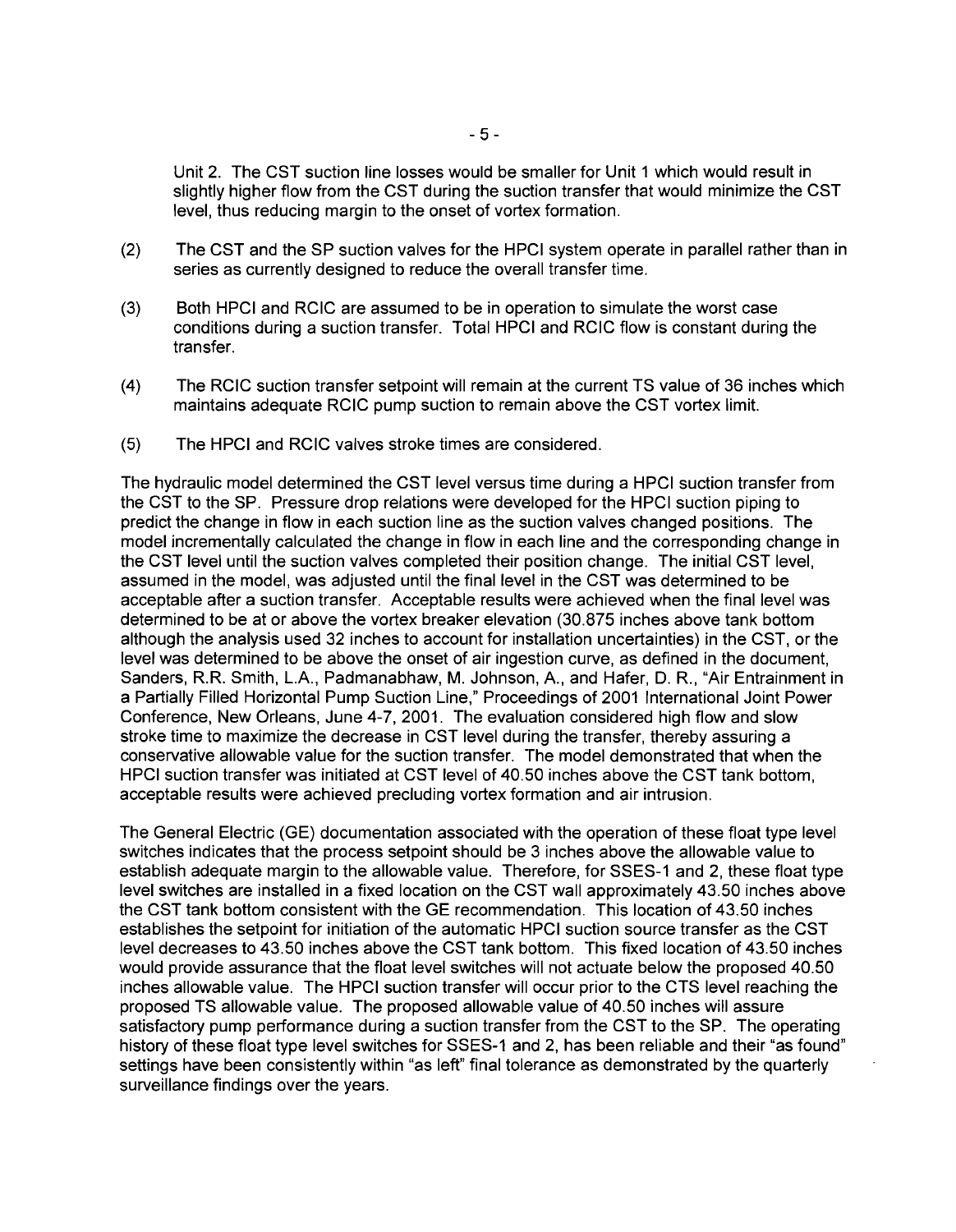### 3.2 Evaluation Related to Instrumentations and Controls

RIS 2006-17 specifies requirements for LSSSs in TS. By letter dated March 24, 2009, the licensee stated, "Since the float level switches do not provide any automatic trip function for protection against a violation of a Reactor Core Safety Limit (SL), or a Reactor Coolant System Pressure Safety Limit, during an anticipated operational occurrence (AOO), a normal operational transient, or steady state operation, the allowable value for their operation is not considered to be a Limiting Safety System Setting (LSSS)." The NRC staff found this statement unacceptable because the HPCI system is designed to automatically transfer the HPCI pump suction sources from the non-safety-related CST to the safety-related suppression pool if the CST level decreases below the low-level transmitter setpoint, thereby ensuring that the HPCI is able to maintain the plant SL specified in Susquehanna TS 2.1.1.3, which states that the "[r]eactor vessel water level shall be greater than the top of active irradiated fuel." By letter dated April 24, 2009, the licensee withdrew this statement.

In support of the proposed TS change to increase the AV of the HPCI system CST level-low instrumentation from 36 inches above the CST bottom to 40.5 inches above the CST bottom, the licensee stated in its letter dated September 11, 2009, that "[t]he TS limits for the 'CST Level-Low' function has a specified design-basis limit, which assures adequate Net Positive Head to the HPCI pumps while preventing unacceptable vortex formation in the pump suction piping." During a conference call on September 11, 2009, the licensee confirmed that this design-basis limit is 40.5 inches above the CST bottom and that the same value is being proposed as the AV for the CST level-low instrumentation. Currently, the licensee is issuing 43.5 inches as the process setpoint, which is usually called the nominal trip setpoint, and the licensee is not changing this setpoint.

The CST level-low switches are mechanical-type Magnetrol float switches. The licensee has performed a drift evaluation on eight of these HPCI and RCIC system switches over a 3.75-year period, a total of 32 readings. Based on this evaluation, the licensee selected an as-found tolerance of +2 inches and an as-left tolerance of +1 inch for these switches. The NRC staff has reviewed these drift values and finds that the maximum drift has been 0.875 inches for these switches, which is less than one-half of the as-found tolerance of +2 inches, and even less than the as-left tolerance of +1 inch. These documented drift values indicate that the licensee did not have to readjust any float switch settings during any calibration test. The licensee also stated that its instrumentation and control personnel familiar with these surveillance tests confirmed that Magnetrol float switches did not require any adjustment to maintain the "final" (as-left) tolerance band.

On February 23, 2009, the Technical Specifications Task Force (TSTF) sent a letter, "Industry Plan To Resolve TSTF-493, 'Clarify Application of Setpoint Methodology for LSSS Functions'" (ML090540849), to the NRC. This letter lists the instrument functions that TSTF-493 recommends for annotation with TSTF-493 footnotes. By letter dated March 9, 2009, the NRC agreed with the recommendations of the TSTF-493 letter. This TSTF-493 letter states that mechanical devices in the HPCI system CST level-low instrumentation for NUREG-1433 are excluded from TSTF-493 footnotes. The NRC staff agrees that, based on the drift data recorded during plant calibration tests, the mechanical-type Magnetrol float switches do not need to be reset during calibration tests and that there is no need to add any footnotes mentioned in the February 23,2009, letter from the TSTF.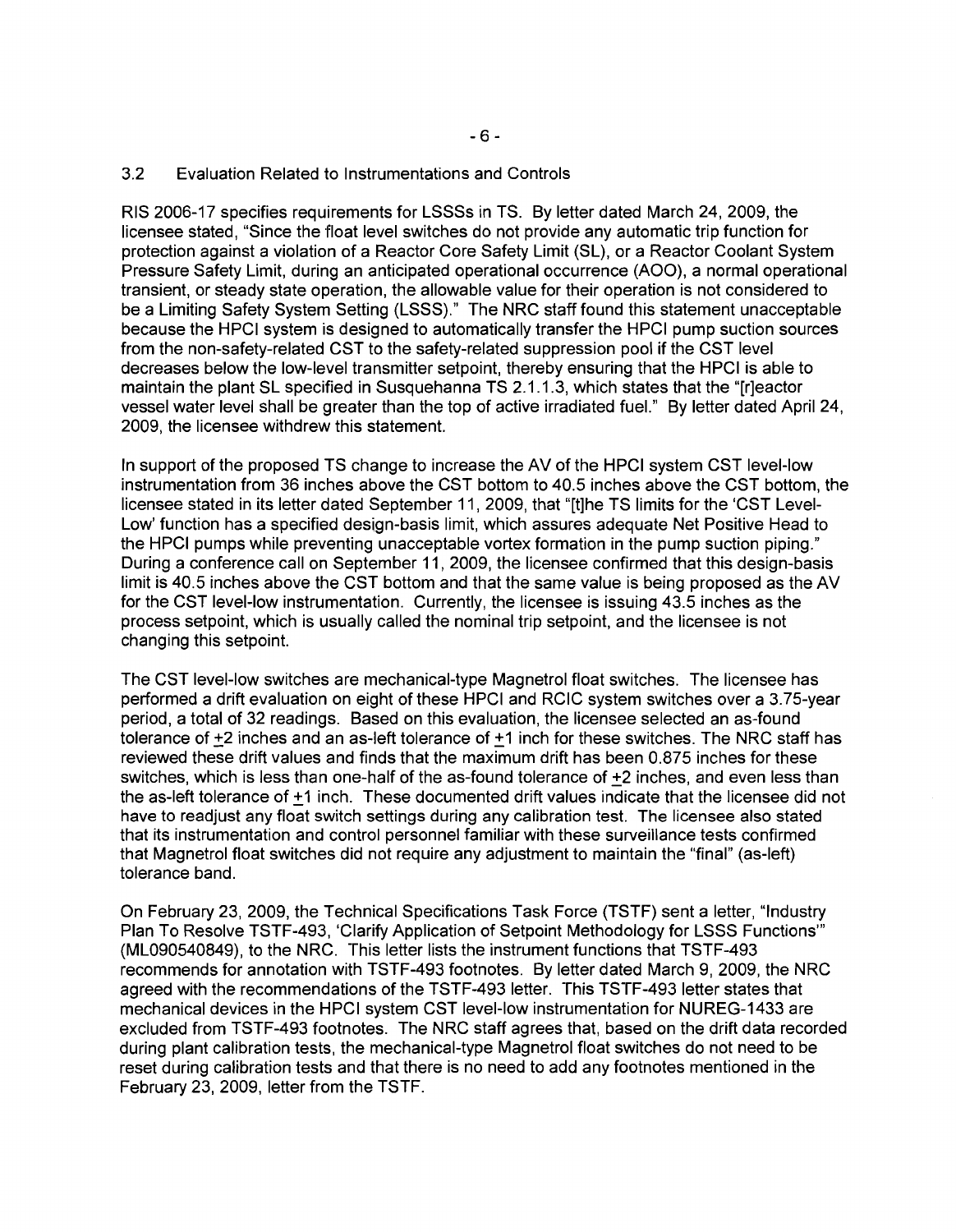In response to NRC staff request for additional information, the licensee stated in its letter dated September 11, 2009, that the as-left trip settings are controlled under its programs for surveillance testing and preventative maintenance. As-found settings that are outside acceptable tolerances are controlled through Criterion XVI, "Corrective Action," of Appendix B, "Quality Assurance Criteria for Nuclear Power Plants and Fuel Reprocessing Plants," to 10 CFR Part 50. Operability and reportability determinations are integral to the corrective action program. The as-found and as-left tolerances specified in calculations are incorporated into appropriate surveillance procedures. The surveillance testing program establishes the administrative controls for surveillance testing, which include the following:

- specifying requirements for preparation and control of surveillance test procedures.
- specifying the requirement to generate a condition report for any failed calibration activity that references a surveillance procedure.

The procedure for the maintenance and calibration of installed plant instrumentation defines the responsibilities and controls for instrumentation and control activities that affect installed plant instrumentation. This process applies to activities associated with testing, calibration, corrective maintenance, and modification.

Calibration corrective action is controlled under this procedure, which includes the following requirements:

- If an instrument is found outside of the as-found tolerance, it shall be calibrated and left within the final tolerance.
- An action request shall be generated for any equipment exceeding as-found tolerances or any other condition considered adverse to quality.
- The action request is processed as required by the corrective action process, "Action" Request and Condition Report Process."

Based on the information provided above, the NRC staff finds that the proposed TS change to increase the AV for the HPCI system CST level-low instrumentation from 36 inches to 40.5 inches is consistent with the regulatory evaluation discussed in Section 2.0 of this safety evaluation and is, therefore, acceptable to the NRC staff.

The proposed change to TS 3.10.8.f to change "CFD charging water header pressure  $\geq$  940 psig" to "CRD charging water header pressure > 940 psig" (i.e., from "CFD" to "CRD," whereby CRD is the acronym for "control rod drive") corrects a typographical error and is, therefore, an administrative change; henceforth, the change is acceptable to the NRC staff.

Based on the above discussion, the NRC staff finds that the proposed TS changes are consistent with the regulatory evaluation discussed in Section 2.0, specifically the requirements in RIS 2006-17, and are acceptable.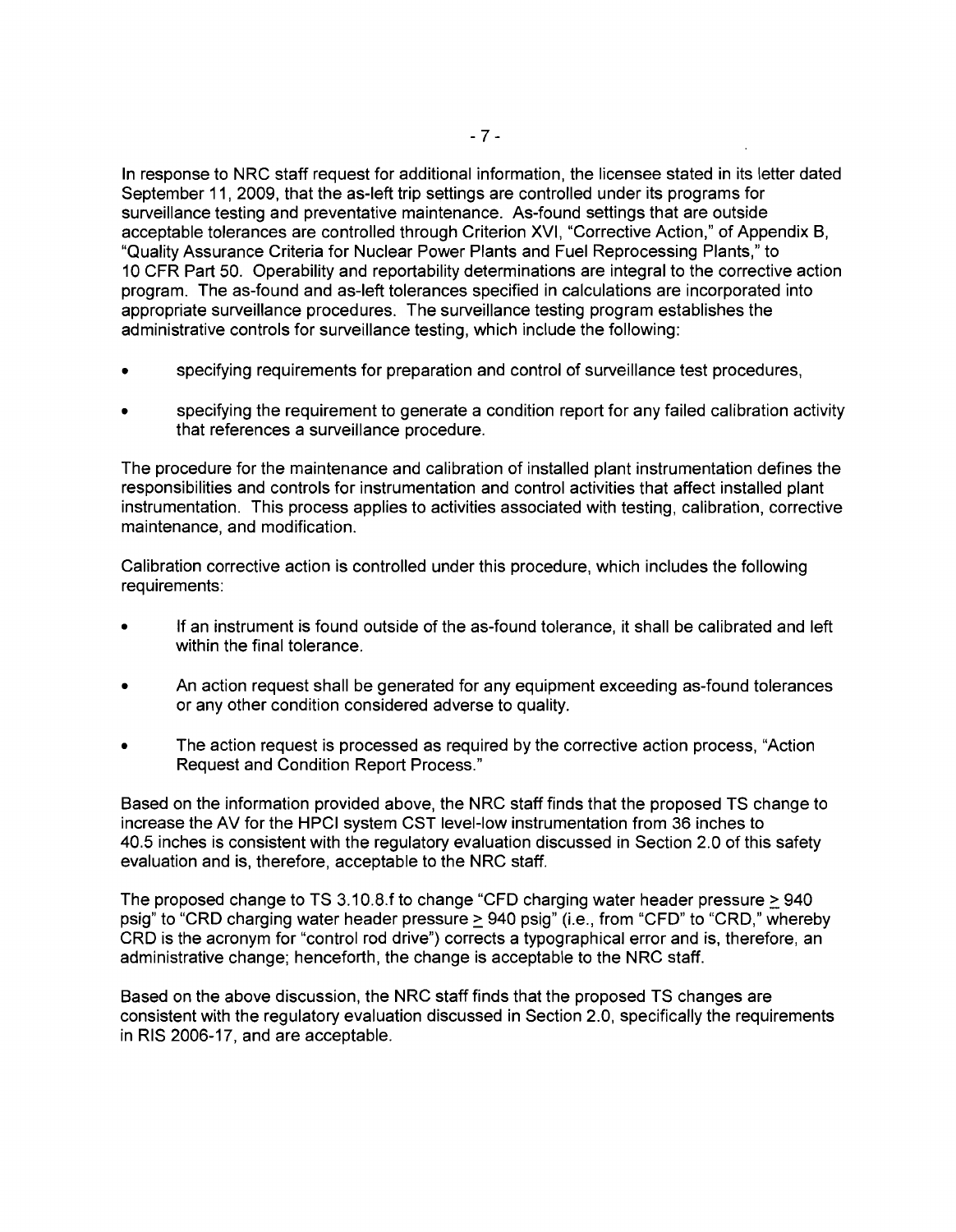## 3.3 Conclusion - Technical Evaluation

The NRC staff has reviewed the proposed TS change to revise the present AV in TS Table 3.3.5.1-1 Function 3.d, condensate storage tank level - low, from greater than or equal to 36 inches to greater than or equal to 40.50 inches. This TS change will increase the CST level for the HPCI automatic pump suction transfer from the CST to the SP which precludes the vortex formation and air intrusion in the HPCI pump. Overall, this TS change will improve the plant safety. The licensee evaluation complies with 10 CFR 50.36(c)(2) and 10 CFR 50.36 (c)(3) regulatory requirements. Therefore, the NRC staff has concluded that the proposed TS change is acceptable. Furthermore, the NRC staff finds that (1) there is reasonable assurance that the health and safety of the public will not be endangered by operation in this manner, (2) such activities will be conducted in compliance with the Commission's regulations, and (3) the issuance of this amendment will not be inimical to the common defense and security or to the health and safety of the public.

## 4.0 FINAL NO SIGNIFICANT HAZARDS CONSIDERATION DETERMINATION

The Commission's regulations in 10 CFR 50.92(c) state that the Commission may make a final determination that a license amendment involves no significant hazards consideration if operation of the facility in accordance with the amendment would not:

- (1) Involve a significant increase in the probability or consequences of an accident previously evaluated; or,
- (2) Create the possibility of a new or different kind of accident from any previously evaluated; or,
- (3) Involve a significant reduction in a margin of safety.

As required by 10 CFR 50.91(a), in its March 24, 2009, application as supplemented on April 24, and September 11, 2009, the licensee provided the analysis of the issue of no significant hazards consideration. The NRC staff has reviewed the licensee's analysis against the standards of 10 CFR 50.92(c). The NRC staff's review is presented below:

1. Does the proposed change involve a significant increase in the probability or consequences of an accident previously evaluated?

No. The proposed change to TS Table 3.3.5.1-1 increases the Technical Specification allowable value for the HPCI suction low level automatic transfer function from  $\geq 3.6$  inches to  $\geq 40.5$  inches above the CST bottom. There are no process setpoint changes associated with this TS allowable value change. This TS change does not introduce the possibility of an increase in the probability or consequences of an accident because the HPCI automatic transfer function is not an initiator of any new accidents nor does it introduce any new failure modes. The CST is not safety related and therefore not credited in any design basis accident analyses. However, the CST reserve volume is credited in anticipated transients without scram (ATWS), Appendix R and station blackout (S80) evaluations. The reserve volume available in the CST at the proposed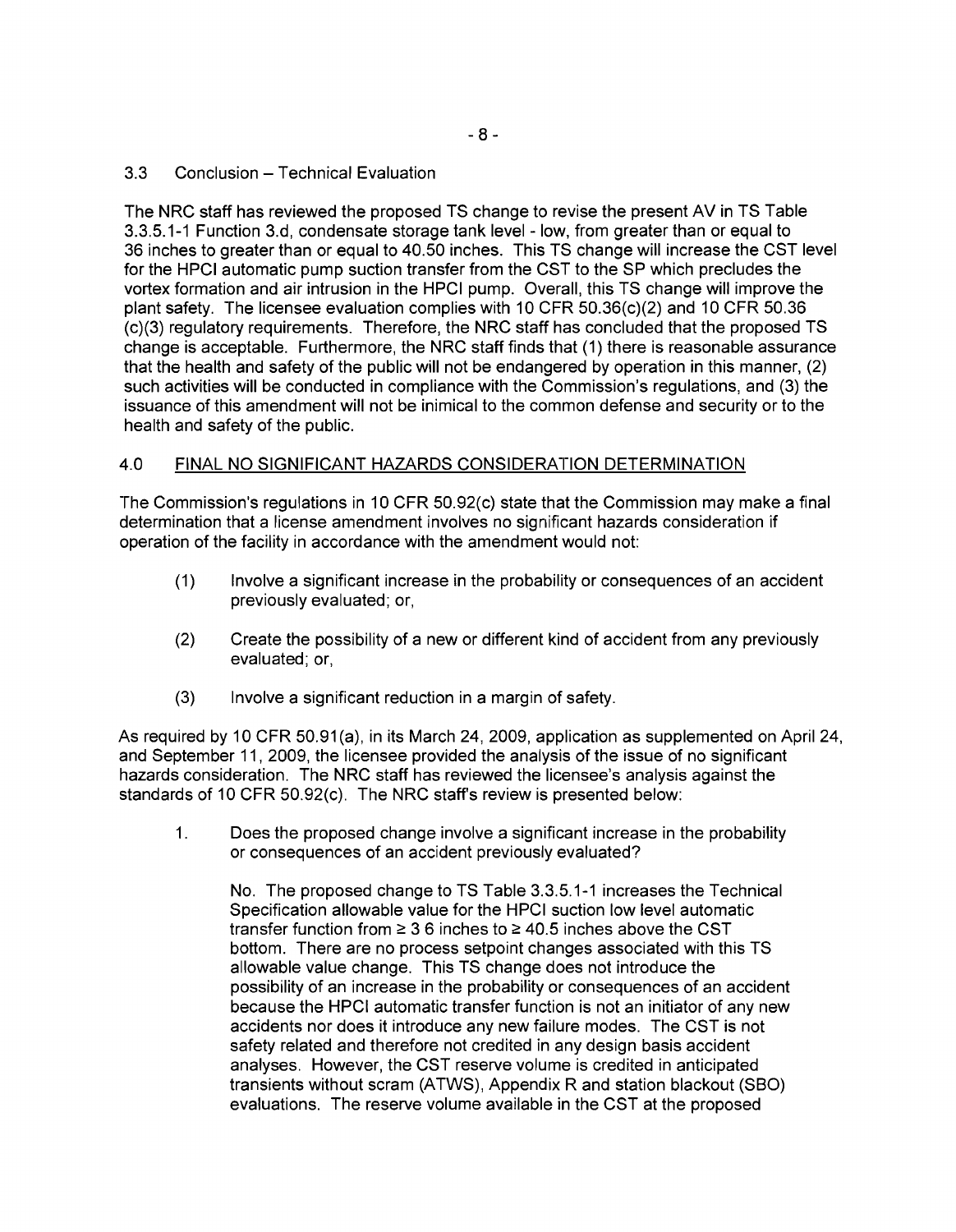allowable value of 40.5 inches above the CST bottom remains adequate to fully support these HPCI system support functions and the change fully supports HPCI system operation. The reserve volume is not reduced as a result of the proposed change in the TS allowable value since the transfer will still occur at the CST low level instrument setpoint of 43.5 inches above tank bottom, which remains unchanged.

The HPCI system automatic transfer function occurs at the point in a design basis accident (DBA) when the CST level reaches the low level transfer setpoint. This proposed change will require the HPCI pump suction to be transferred from the CST to the SP at 40.5 inches versus 36 inches above the CST bottom. Currently, the TS allow this transfer to occur at 36 inches. This proposed change is conservative because it assures the suction transfer will occur while there is more water in the tank, thus eliminating the possibility of vortex formation and air intrusion to the HPCI pump suction. Since this proposed change ensures the HPCI system automatic suction transfer function occurs without adversely impacting HPCI system operation, it does not involve a significant increase in the probability or consequences of an accident previously evaluated.

The proposed editorial administrative change is necessary to correct a typographical error in the SSES Units 1 and 2 TS Section 3.10.8.t. This editorial change does not involve a significant increase in the probability or consequences of an accident previously evaluated

2. Does the proposed change create the possibility of a new or different kind of accident from any accident previously evaluated?

No. As discussed above, the proposed change to TS Table 3.3.5.1-1 involves increasing the TS allowable value for the HPCI low level automatic transfer function from the CST to the SP at  $\ge$  36 inches to  $\ge$ 40.5 inches above the CST tank bottom. This change ensures the HPCI automatic transfer function occurs without introducing the possibility of vortex formation or air intrusion in the HPCI pump suction path. All HPCI system support functions remain unaffected by this change. This TS change does not introduce the possibility of a new accident because the HPCI automatic transfer function is not an initiator of any accident and no new failure modes are introduced. There are no new types of failures or new or different kinds of accidents or transients that could be created by these changes. Therefore, this change does not create the possibility of a new or different kind of accident from any accident previously evaluated.

The proposed editorial administrative change only corrects a typographical error in the SSES Units 1 and 2 TS Section 3.10.8.f. This editorial change does not create the possibility of a new or different kind of accident from any accident previously evaluated.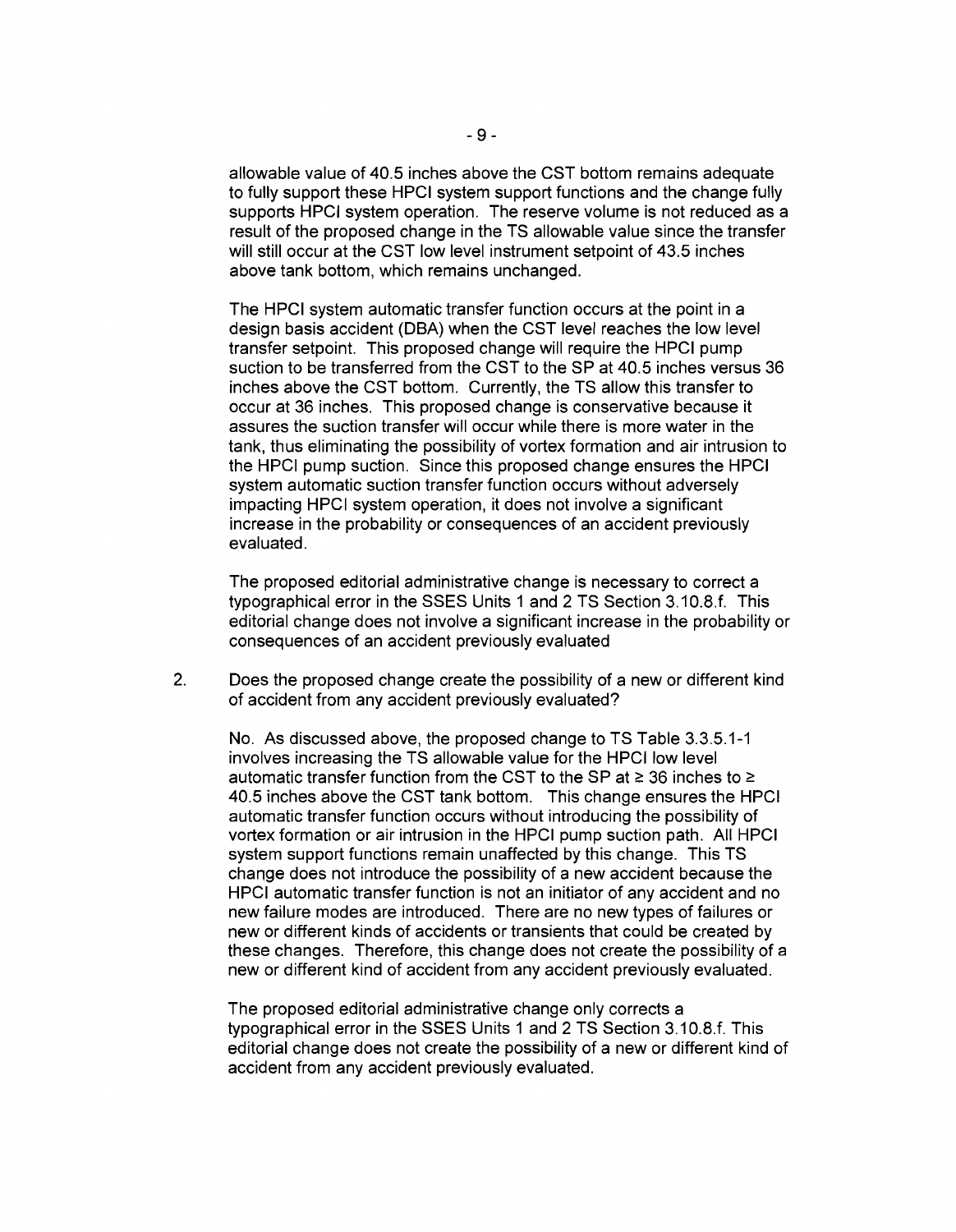3. Does the proposed change involve a significant reduction in a margin of safety?

No. The margin of safety is established through equipment design, operating parameters, and the setpoints at which automatic actions are initiated. The proposed change to TS Table 3.3.5.1-1 involves increasing the allowable level at which the HPCI automatic suction transfer from the CST to the SP must occur to avoid the possibility of vortex formation or air intrusion into the HPCI pump. This change does not result in a change to the level switch setpoint, which initiates the HPCI suction transfer from the CST to the SP. Although the allowable value for the transfer is now closer to the process setpoint for activation of the level switch, this reduction in operating margin was reviewed and determined to be acceptable. The level switch setpoint tolerances were established based on historical instrument data and instrument characteristics. These tolerances provide adequate margin to the proposed TS allowable value of 40.5 inches above the CST bottom. The tolerances further ensure the transfer will occur prior to level reaching the technical specification allowable value. Therefore, the proposed change does not result in a significant reduction in a margin of safety.

The proposed editorial administrative change only corrects a typographical error in the SSES Units 1 and 2 TS Section 3.1O.B.f. This editorial change does not result in a significant reduction in a margin of safety.

Based on the above discussion, it appears that the three standards of 10 CFR 50.92(c) are satisfied. Therefore, the NRC staff has made a final determination that the amendment request involves no significant hazards consideration.

# 5.0 STATE CONSULTATION

In accordance with the Commission's regulations, the Pennsylvania State official was notified of the proposed issuance of the amendments. The State official had no comments.

### 6.0 ENVIRONMENTAL CONSIDERATION

The amendments change a requirement with respect to installation or use of a facility component located within the restricted area as defined in 10 CFR Part 20. The NRC staff has determined that the amendments involve no significant increase in the amounts, and no significant change in the types, of any effluents that may be released offsite, and that there is no significant increase in individual or cumulative occupational radiation exposure. The Commission has previously issued a proposed finding that the amendments involve no significant hazards consideration, and there has been no public comment on such finding (74 FR 51332, dated October 6, 2009). The NRC staff has presented its final no significant hazards consideration determination in Section 4.0 of this Safety Evaluation. Accordingly, the amendments meet the eligibility criteria for categorical exclusion set forth in 10 CFR 51.22(c)(9). Pursuant to 10 CFR 51.22(b) no environmental impact statement or environmental assessment need be prepared in connection with the issuance of the amendments.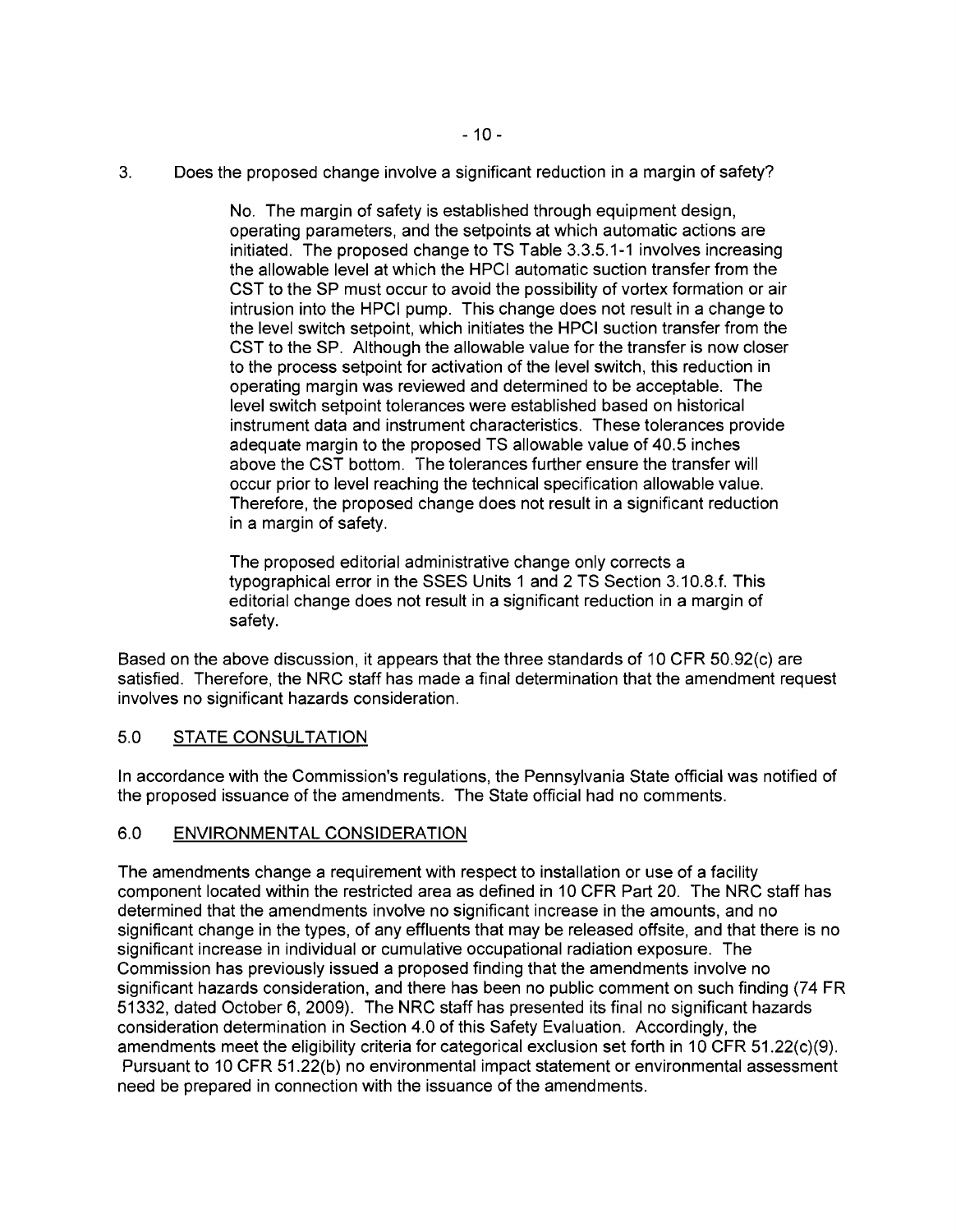# 7.0 CONCLUSION

The Commission has concluded, based on the considerations discussed above, that: (1) there is reasonable assurance that the health and safety of the public will not be endangered by operation in the proposed manner, (2) such activities will be conducted in compliance with the Commission's regulations, and (3) the issuance of the amendments will not be inimical to the common defense and security or to the health and safety of the public.

Principal Contributors: S. Mazumdar K. Desai Date: November 9, 2009